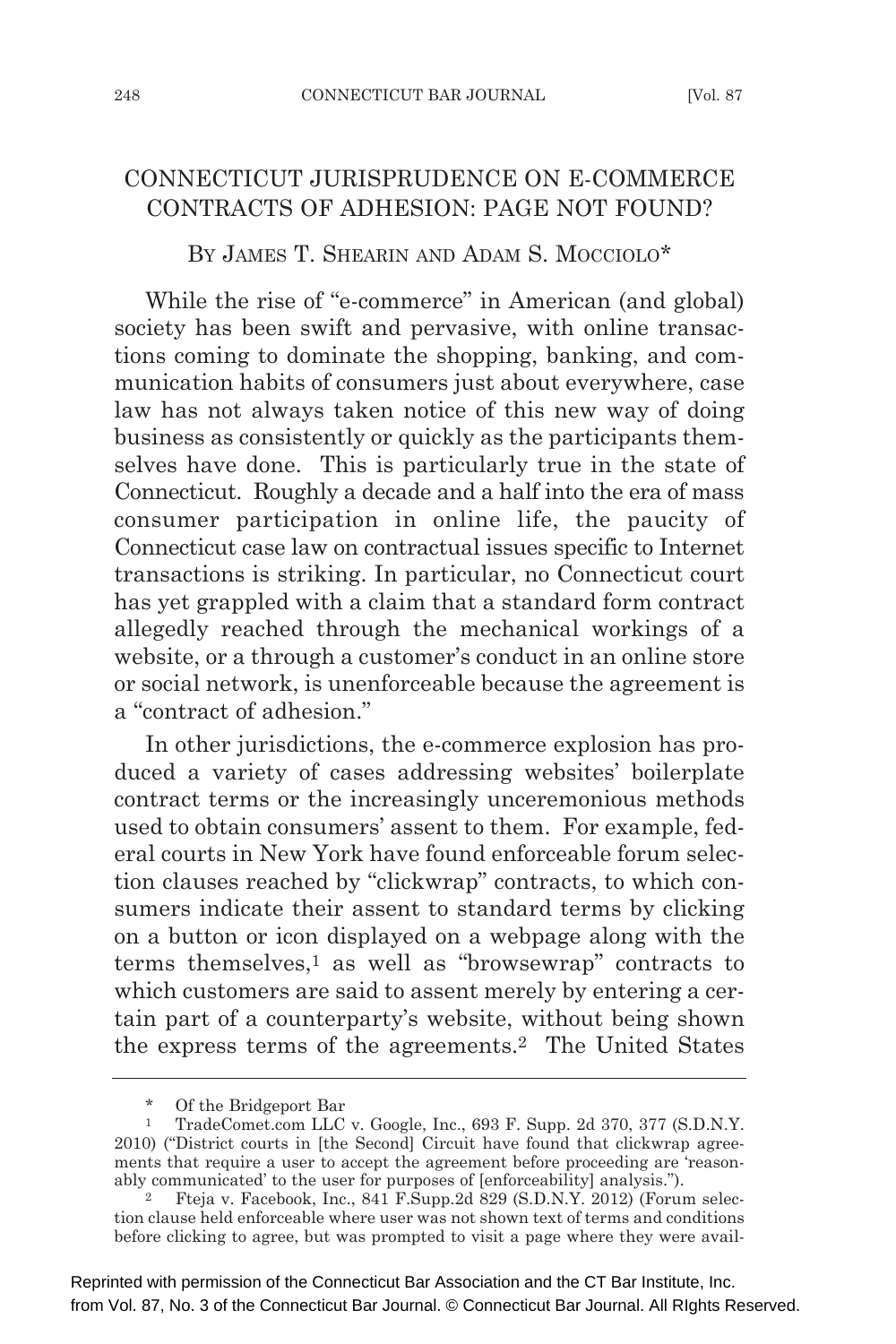District Court for the District of New Jersey has held that even assuming that consumers "never received, acknowledged, or executed" a customer service agreement for satellite radio service that was made available for their review online when buying the car in which their radio was installed, the agreement was enforceable, because they "allege[d] no strong arm or deceptive tactics."3

Some observers, perhaps influenced by a vaguely articulated conventional wisdom that contracts offered on a takeit-or-leave-it basis are of suspect enforceability, may be surprised by the frequency with which courts have rejected that notion and upheld the challenged agreements. In fact, the almost visceral objections prompted by the colorful "contractof-adhesion" term have rarely been borne out by cases that have truly examined the issue. Those cases have promoted a measured approach to enforcement questions, upholding the "reasonable expectations" of the weaker party as the measure of enforceability of particular terms that may overreach, without treating a lack of negotiation or a differential in negotiating power as an objection to the contract in itself. Newer decisions specific to e-commerce contracts have perhaps begun to reinforce this doctrine simply by returning to it more often than courts have had occasion to do in the past, but they have not departed from the earlier rule.

In Connecticut, however, there has been a long-standing dearth of case law dealing squarely and expressively with challenges to the enforceability of contracts of adhesion, even in "old economy" contexts. Therefore the question how courts in this state will apply the contract of adhesion doctrine in disputes in the online milieu has been doubly difficult to answer. Undoubtedly, courts will look to *FCT Electronics, LP v. Bank of America, N.A.,*<sup>4</sup> the most recent and one of the most thorough examinations of the adhesion

able). *But see* Hines v. Overstock.com, Inc., 668 F.Supp.2d 362 (E.D.N.Y. 2009) (forum selection clause not enforceable where "the notice that 'Entering this Site will constitute your acceptance of these Terms and Conditions' … was only available within the Terms and Conditions").

<sup>3</sup> Von Nessi v. XM Satellite Radio Holdings, Inc., CIV-07-2820 (PGS), 2008 WL 4447115 (D.N.J. Sept. 26, 2008).

<sup>4</sup> CV10-6002699, 2011 WL 4908850 (Conn. Super. Ct. Sept. 22, 2011).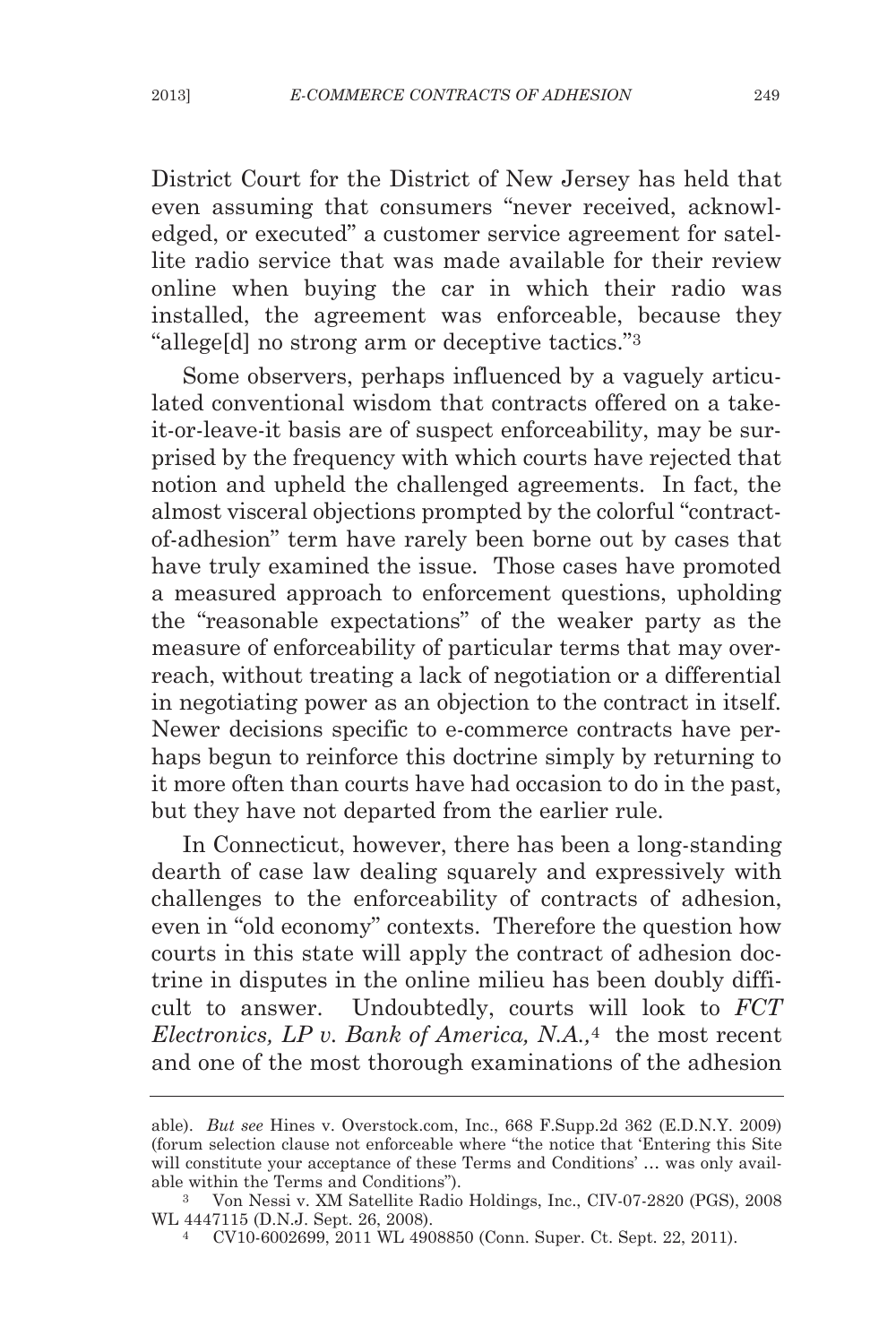doctrine, for part of the answer. *FCT Electronics* is the first Connecticut case to clearly hold that the enforceability of contracts of adhesion is governed by the reasonable expectations standard long established in other jurisdictions. *FCT Electronics* did not, however, provide much analysis of what "reasonable expectations" means. Its discussion concentrated largely on public policy and unconscionability considerations in enforceability—criteria that are not unique to contracts of adhesion.5 Further, it did not comment on whether enforcement of "virtual" contracts will be guided by the same principles as "brick-and-mortar" agreements. On several important issues, then, Connecticut law remains relatively uncertain.

To understand these gaps in Connecticut law on adhesion contracts, it is useful to first review how the adhesion doctrine came about in general, and what it traditionally has held. With that foundation, one can then review how the law has developed in Connecticut and possibly predict how Connecticut courts will deal with on-line adhesion contracts.

"Although the term 'has acquired many significations,' the essential nature of a contract of adhesion is that it is presented on a take-it-or-leave-it basis, commonly in a standardized printed form, without opportunity for the 'adhering' party to negotiate."6 The term is generally believed to have been introduced into American legal discourse by Edwin W. Patterson, in a 1919 *Harvard Law Review* article entitled "The Delivery of a Life Insurance Policy"7 regarding the enforceability of standard form provisions in life insurance contracts that required physical delivery of a signed policy to the insured before coverage became available. Patterson surveyed a variety of approaches courts had

<sup>5</sup> *See, e.g.,* Broemmer v. Abortion Services of Phoenix, Ltd., 173 Ariz. 148, 151, 840 P.2d 1013, 1016 (1992).

<sup>6</sup> Rudbart v. N. Jersey Dist. Water Supply Comm'n, 127 N.J. 344, 353, 605 A.2d 681, 685 (1992) (internal citation omitted); *see also,* Kindred v. Second Judicial Dist. Court ex rel. County of Washoe, 116 Nev. 405, 411, 996 P.2d 903, 907 (2000) ("An adhesion contract is a 'standardized contract form offered to consumers of goods and services essentially on a "take it or leave it" basis, without affording the consumer a realistic opportunity to bargain.'").

<sup>7</sup> 33 HARV. L. REV. 198 (1919).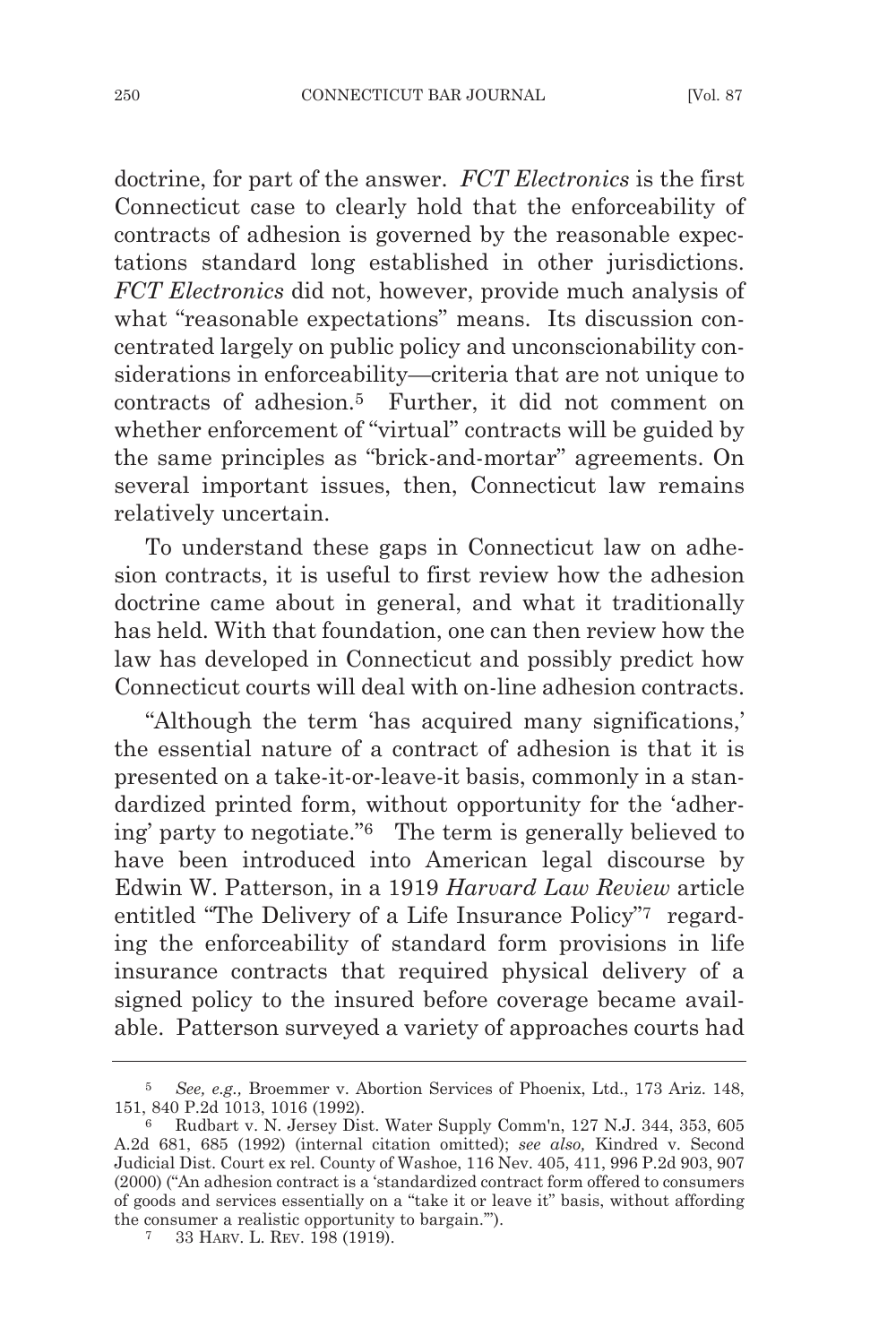taken to the enforceability of such provisions in situations in which would-be insureds died before their policy applications could be processed and the written policies delivered. Although he made no prescription for whether or on what basis to enforce the standard terms providing that coverage begins on delivery, he suggested importing the term "contract of adhesion" from then-contemporary French legal philosophy to describe the situation in which "[t]he contract is drawn up by the insurer and the insured, who merely 'adheres' to it, has little choice as to its terms."8

The usage started to find wide currency in case law in the 1960s, exemplified by its adoption by the Supreme Court of California in *Steven v. Fidelity & Casualty Co. of New York*,9 a case concerning the enforceability of an exclusion from a trip insurance policy purchased by an air traveler out of a vending machine. There, after purchasing the policy, the insured made substitute arrangements with a charter service for a portion of his trip because his scheduled commercial flight was canceled. When the charter plane crashed and he was killed, the insurance carrier sought to withhold payment to the beneficiary, relying on a provision in the policy that limited coverage for substitute travel only to land transportation arranged by the original air carrier. The limiting language was not visible or knowable to the purchaser until after the purchase was made and the document obtained from the machine. The *Steven* court, reasoning that such a limitation was "unexpected," held that therefore "the exclusionary clause of the contract should not be enforced in the absence of plain and clear notification to the public."10 Reviewing case law from other jurisdictions, the court noted that "some legal authorities [had begun to] categorize the instant contract and comparable agreements under the term 'contract of adhesion' to give it a more definite place in the law and to emphasize the need for the strict judicial scrutiny of its terms."11

<sup>8</sup> *Id*. at 222.

<sup>9</sup> 58 Cal. 2d 862, 882, 377 P.2d 284 (1962).

<sup>10</sup> *Id*. at 883.

<sup>11</sup> *Id*. at 882.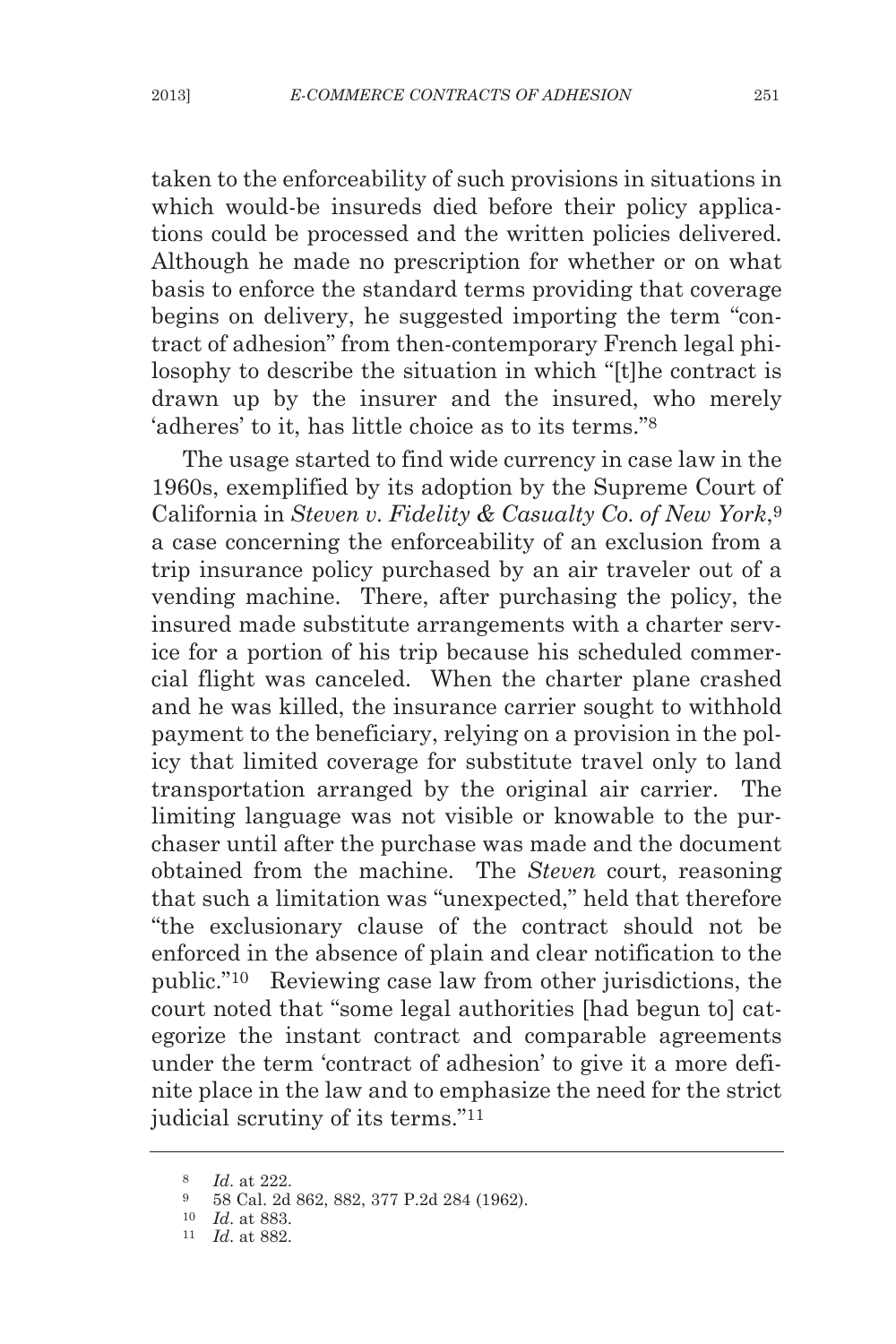Later cases made more explicit the requirements that to be enforceable, particular terms of an adhesion contract must be within the reasonable expectations of the adhering party,<sup>12</sup> and clarified that the expectations to be assessed are generally those of a reasonable, objective, "average" person.<sup>13</sup> Some cases also added that "[a]n additional principle of the law of adhesion contracts is that even a term clearly stated may be unenforceable if it is so unconscionable that its enforcement would be contrary to public policy,"14 but the more thorough of these observed that the unconscionability criterion is really a limitation applied to all contracts, and therefore not a distinguishing feature of contracts of adhesion.15 The United States Supreme Court's most recent pronouncement in the

15 *Graham*, 28 Cal. 3d at 819-20 ("[A] contract of adhesion is fully enforceable according to its terms…unless certain other factors are present which, under established legal rules-legislative or judicial-operate to render it otherwise. Generally speaking, there are two judicially imposed limitations on the enforcement of adhe-

<sup>12</sup> The "reasonable expectations" criterion is essentially a mechanism for allowing the "notice" requirement to the adhering party in early cases like *Steven v. Fidelity & Casualty Co. of New York* to be satisfied constructively. It credits the adhering party with assent to not only those terms of which that party was actually aware, but those that he or she reasonably could have expected would be in the agreement. *See, e.g.,* Restatement (Second) of Contracts § 237, Comment f: "[A] party who adheres to the other party's standard terms does not assent to a term if the other party has reason to believe that the adhering party would not have accepted the agreement if he had known that the agreement contained the particular term."; Estrin Const. Co., Inc. v. Aetna Cas. & Sur. Co., 612 S.W.2d 413, 423 (Mo. Ct. App. 1981) ("The principle of reasonable expectations as it applies to an adherent of a form contract, therefore, has validity because it removes the fiction of a negotiated assent and places the adherent in 'the typical life situation' to determine the purpose of the contract."); Graham v. Scissor-Tail, Inc., 28 Cal. 3d 807, 820, n. 18, 623 P.2d 165, 172-73 (1981) ("Notice, in other words, is simply one of the factors[,] albeit an extremely significant one[,] to be weighed in assessing the reasonable expectations of the 'adhering' party.")

<sup>13</sup> Spychalski v. MFA Life Ins. Co., 620 S.W.2d 388, 396 (Mo. Ct. App. 1981); St. John's Episcopal Hosp. v. McAdoo, 94 Misc. 2d 967, 970, 405 N.Y.S.2d 935, 937 (Civ. Ct. 1978).

<sup>14</sup> Drennan v. Sec. Pac. Nat. Bank, 28 Cal. 3d 764, 775, n. 14, 621 P.2d 1318, 1324 (1981). Contemporary cases have applied this terminology somewhat inconsistently, sometimes using "unconscionable" to mean "violative of public policy," and sometimes apparently using it to describe the very "reasonable expectations" standard from which *Drennan* sought to distinguish it. *Compare* Carideo v. Dell, Inc., 520 F. Supp. 2d 1241, 1245 (W.D. Wash. 2007) ("In essence, if the Agreement is unenforceable as unconscionable, then it violates Washington's fundamental public policy."), *with* Phoenix Ins. Co. v. Rosen, 242 Ill. 2d 48, 60, 949 N.E.2d 639, 647-48 (2011) (unconscionability analysis "ask[s] whether the terms are so one-sided as to oppress or unfairly surprise an innocent party [while]… public policy analysis asks whether the contract provision at issue threatens harm to the public as a whole, including by contravening the constitution, statutes, or judicial decisions").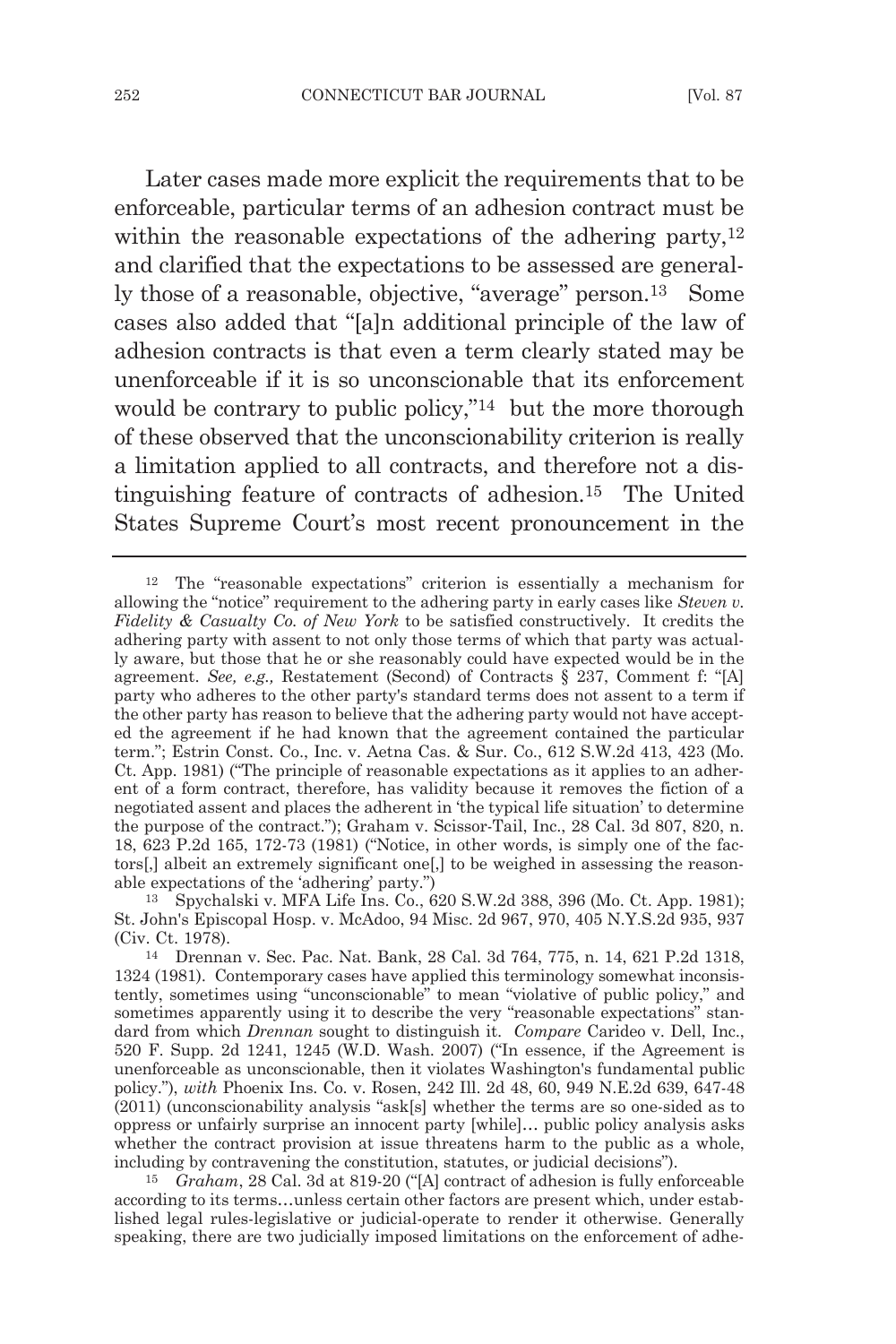contract of adhesion field, its widely discussed 2011 decision in *AT&T Mobility v. Concepcion*,16 added an important preemption aspect to this body of law, holding that at least certain aspects of state common law on contracts of adhesion could be preempted by federal legislation.

The term "contract of adhesion" did not even come into use in Connecticut courts, however, until the 1980s, and its full meaning was not explicated until much later. It received its first passing mentions, with no meaningful explanations or citations to authority, by the Connecticut Supreme Court in *Nationwide Ins. Co. v. Gode,*<sup>17</sup> and by the Superior Court in *Pilagin v. Michalski*<sup>18</sup> and *Connecticut Bank & Trust Co. v. Katske*.19 As late as 1986, the Superior Court, writing in *Housing Authority of the City of New Haven v. Robinson*<sup>20</sup> still found it necessary to rely only on California law in providing a definition. Later that same year, however, the Appellate Court referred to standardized insurance policies as "contracts of adhesion" in which "[i]t is the duty of the insurance company seeking to limit the operation of its contract of insurance by special provisos or exceptions, to make such limitations in clear terms and not leave the insured in a condition to be misled."21 And in 1988, the Connecticut Supreme Court, writing in *Aetna Cas. and Surety Co. v. Murphy*, began to define the term more specifically, noting that "[s]tandardized contracts of insur-

sion contracts or provisions thereof. The first is that such a contract or provision which does not fall within the reasonable expectations of the weaker or "adhering" party will not be enforced against him. The second[,] a principle of equity applicable to all contracts generally[,] is that a contract or provision, even if consistent with the reasonable expectations of the parties, will be denied enforcement if, considered in its context, it is unduly oppressive or "unconscionable.") (emphasis added).

<sup>16</sup> 131 S.Ct. 1740 (2011). Specifically, it held that the Federal Arbitration Act pre-empted California's rule prohibiting enforcement of contracts of adhesion that entail waivers of class-wide arbitration rights. Note that the contract at issue in *Concepcion*, while undisputedly an unnegotiated agreement, was executed in person, at a "brick-and-mortar" store. Laster v. T-Mobile USA, Inc., No. 05-cv-1167 DMS (AJB), 2008 WL 5216255, \*1 (S.D. Cal. Aug. 11, 2008).

<sup>17</sup> 187 Conn. 386, 404, 446 A.2d 1059 (1982) (Shea, J., dissenting).

<sup>18</sup> CVN-8409-387, 1985 WL 263875, at \*1 (Conn. Super. Ct. Feb. 14, 1985).

<sup>19</sup> 40 Conn. Sup. 560, 562, 535 A.2d 836 (1986).

<sup>20</sup> SPNH-8403-6425-NH, 1986 WL 296369, at \*2 n.1 (Conn. Super. Ct. Sept. 22, 1986).

<sup>21</sup> Dewitt v. John Hancock Mut. Life Ins. Co., 5 Conn. App. 590, 595-96, 497 A.2d 54 (1985), quoting Boon v. Aetna Ins. Co., 40 Conn. 575, 586 (1874).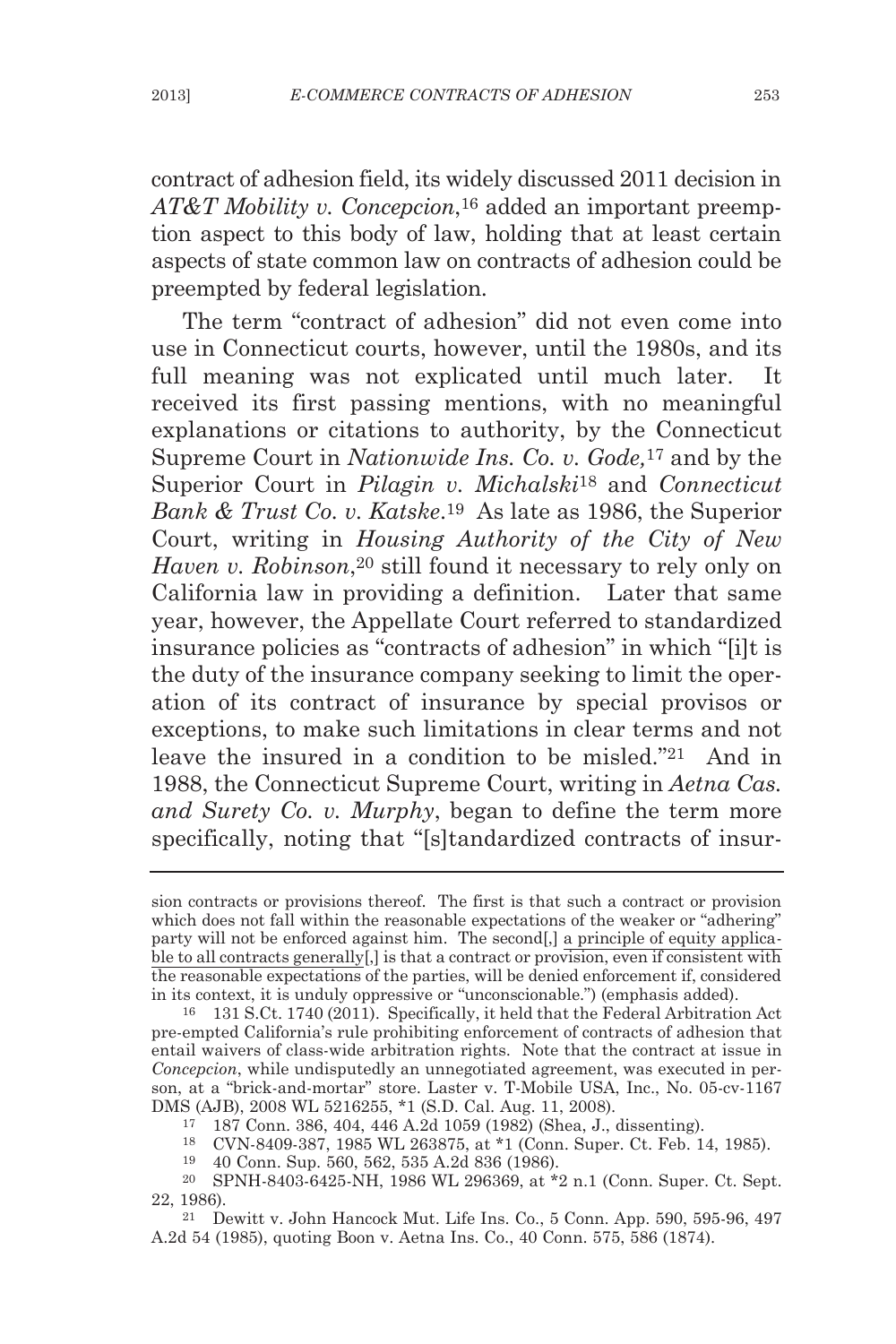ance continue to be prime examples of contracts of adhesion, whose most salient feature is that they are not subject to the normal bargaining processes of ordinary contracts."22

Unfortunately, the *Aetna* decision did not clearly explain the effect such lack of negotiation has on the enforceability of the unnegotiated contracts, which prompted many vague or incomplete references to the contract of adhesion concept in the ensuing two decades. For example, courts suggested that the significance of contracts of adhesion is that they make it less equitable to enforce forfeitures arising from the contracts,23 and that ambiguities in contracts of adhesion were to be construed against the drafters.24 While one Superior Court opinion explicitly noted, in *obiter dictum,* that because "[c]ontracts of adhesion involve contractual provisions drafted and imposed by a party enjoying greater bargaining strength, they are … interpreted and enforced differently from an ordinary contract," it failed to cite any authority for this proposition, or to explain the supposedly different methods of interpretation or enforcement.25 Litigants even suggested that such contracts were unenforceable entirely, although this position was never confirmed by any court.26

In the early years of the new millennium, the Connecticut Supreme Court returned twice to the contract of adhesion concept, but in contexts that did not prompt the Court to squarely examine the effect that the nonnegotiation of such contracts has on their enforceability. Both *Hanks v. Powder Ridge Restaurant Corp*.27 and *Hyson v. White Water*

<sup>22</sup> 206 Conn. 409, 416, 538 A.2d 219 (1988), *overruled on other grounds* by Arrowood Indemnity Co. v. King, 304 Conn. 179, 39 A.3d 712 (2012).

<sup>23</sup> Osiecki v. TIG Ins. Co., CV-01-0278042S, 2005 WL 895757, at \*2-3 (Conn. Super. Ct. Mar. 7, 2005). Contrary to *Osiecki*'s summary, the *Aetna* court did not tie its holding that a disproportionate forfeiture would result if the insurance provision at issue there were enforced to "the fact that insurance contracts are actually contracts of adhesion."

<sup>24</sup> Stride v. Allstate Ins. Co., CV-93-0115903S, 1995 WL 27236, at \*2 (Conn. Super. Ct. Jan. 20, 1995) ("Because this insurance contract like all insurance contracts is a contract of adhesion, with its terms unbargained for, this ambiguity must be resolved in favor of the insured.")

<sup>25</sup> Stonegate Construction, Inc. v. Nti, PJR-CV-02-0820682-S, 2004 WL 944397, at \*3 (Conn. Super. Ct. Apr. 2, 2004).

<sup>26</sup> Laster v. Davis Waste Management, Inc., CV-90-0110897, 1994 WL 723068, at \*2 (Conn. Super. Dec. 22, 1994) (defendant brought a special defense that "the contract is void as a contract of adhesion.").

<sup>27</sup> 276 Conn. 314, 328, 885 A.2d 734 (2005).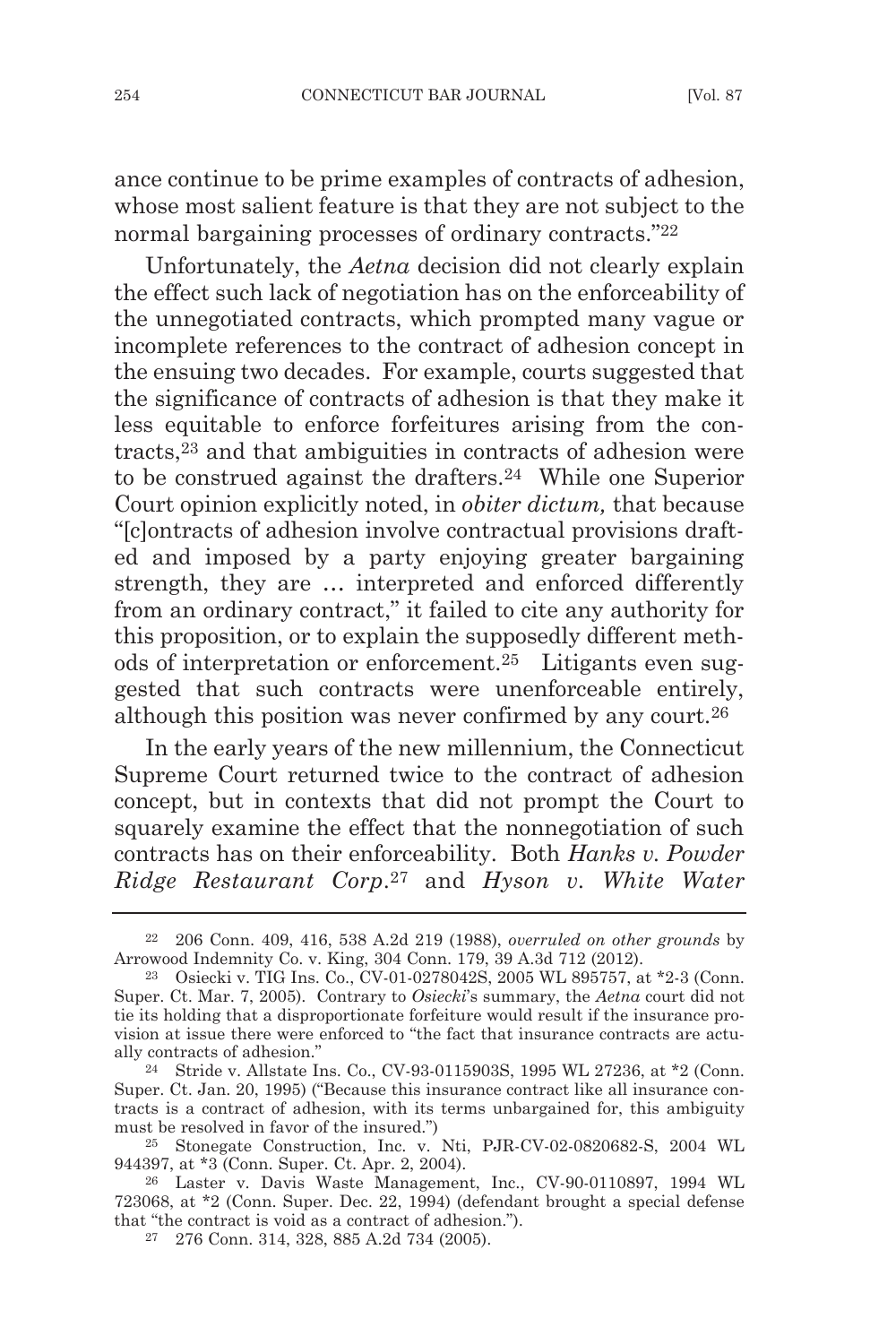*Mountain Resorts, Inc.*,28 involved personal injury claims by visitors to a ski resort who had signed unnegotiated, boilerplate liability waivers before using the resort. Although the plaintiffs argued that the waivers were unenforceable and did not bar their claims, they did so not on the grounds that the documents were contracts of adhesion, but rather that they were "exculpatory," and therefore in violation of public policy. The enforceability analysis was prompted by the substantive provisions, not by the adhesive nature of the contracts. While the courts in *Hanks* and *Hyson* did consider whether the liability waiver at issue was a contract of adhesion, they did so as one factor in a balancing test used to determine whether a particular exculpatory clause violated public policy. They did not suggest that the fact that a contract is one of adhesion has consequences other than in that particular balancing test, let alone set out any rule for the enforceability of contracts of adhesion generally.

Ultimately, it was not until 2011 that a Connecticut court set out, in this state's law, the essential principles of the majority doctrine on contracts of adhesion as they have long been recognized in other states. Writing in *FCT Electronics,* the Superior Court, relying largely on out-ofstate precedent, held that to describe:

[A] contract as adhesive in character is not to indicate its legal effect… [A] contract of adhesion is fully enforceable according to its terms …unless certain other factors are present which, under established legal rules—legislative or judicial—operate to render it otherwise…Generally speaking there are two judicially imposed limitations on the enforcement of adhesion contracts or provisions thereof. The first is that such a contract or provision which does not fall within the reasonable expectations of the weaker or 'adhering' party will not be enforced against him…The second – a principle of equity applicable to all contracts generally – is that a contract or provision, even if consistent with the reasonable expectations of the parties, will be denied enforcement if, considered in its context, it is unduly oppressive or unconscionable.29

<sup>28</sup> 265 Conn. 636, 829 A.2d 827 (2003).

<sup>29</sup> *FCT Electronics,* 2011 WL 4908850, at \*6 (emphasis added; internal citations omitted).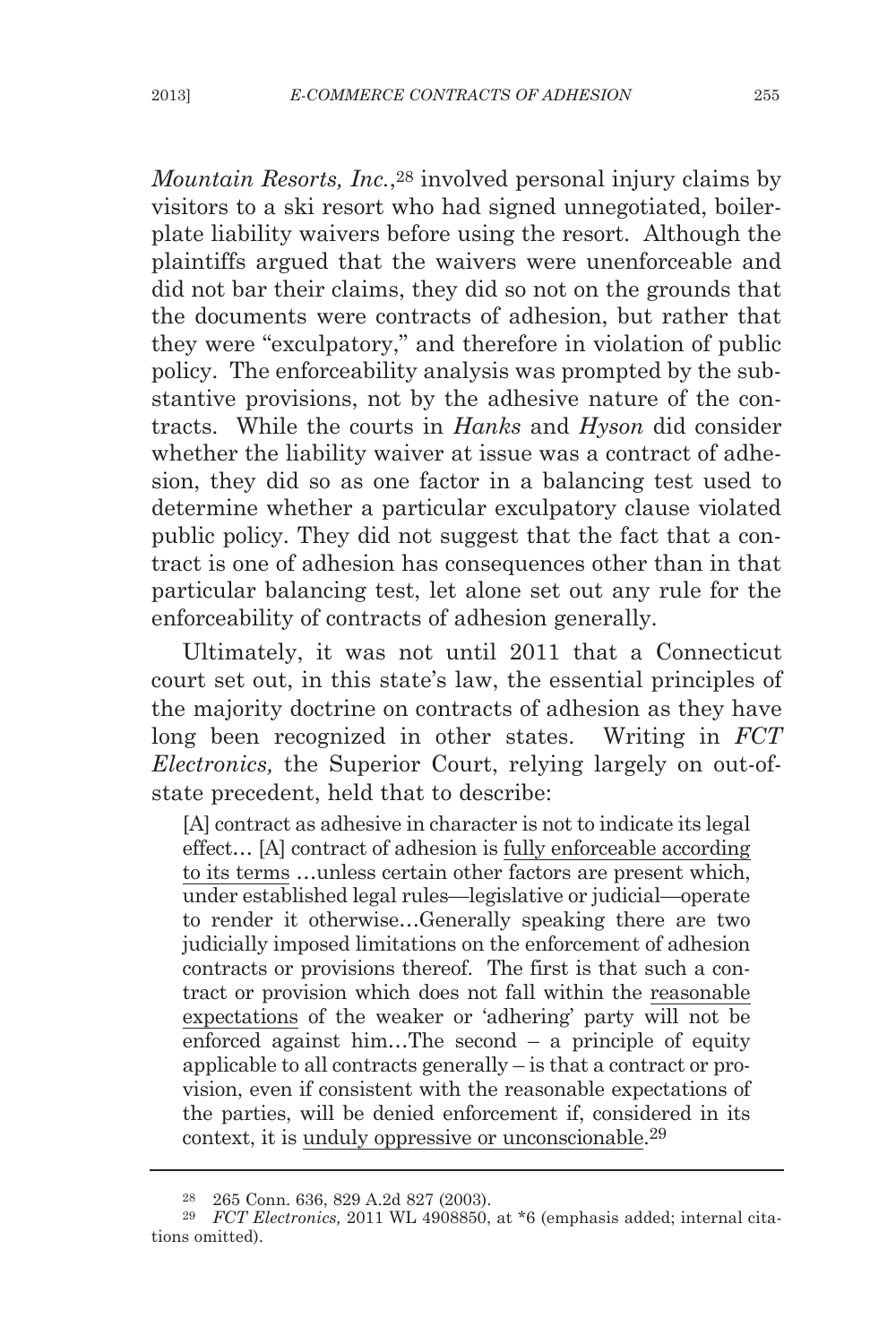In that case, the plaintiff FCT, an account holder of the defendant Bank of America, alleged that the bank had acted negligently, and had breached its contract with the plaintiff, by not following its internal procedure, protocols, and common banking practice to detect and stop a five-year scheme of embezzlement by FCT's controller.30 The bank asserted that three provisions in the "Deposit Account Agreement and Disclosure Statement" that governed the plaintiff's accounts barred the claims. First, the agreement required the account holder to notify the bank, within thirty days of receipt of the statement, if the statement contained an unauthorized transaction. Failure to do so precluded the customer from later asserting that item against the bank. Second, failure to notify the bank within the same thirty days barred claims for any subsequent unauthorized transaction by the same person. Third, the deposit agreement set a sixty-day limit on making claims for unauthorized transactions, even if notice was otherwise timely.31

There was no dispute in FCT that the controller's unauthorized transactions began in late 2005 and early 2006, but were not reported to the bank until 2010. The plaintiff argued, however, that while it was given a copy of the agreement, there was no evidence that it had negotiated the terms, nor, indeed, had had the opportunity to do so. Further, the agreement did not even require the plaintiff's signature. FCT asserted that it was offensive to public policy to "foist" a sixty-page agreement on a customer in this way, with no negotiation and no signature acknowledging receipt, and then use the document to limit the bank's liability by reducing the statute of limitations for a period less than the three years allowed by Uniform Commercial Code Section 42a-4-103 for asserting a negligence claim. Citing *Hyson* and *Hanks*, it argued that the time limitations in the deposit agreement must be held invalid.32

The court rejected FCT's argument that the mere fact that the agreement was not negotiated, and that it sought to

<sup>30</sup> *Id*.

<sup>31</sup> *Id*. at \*3.

<sup>32</sup> *Id*. at \*3-5.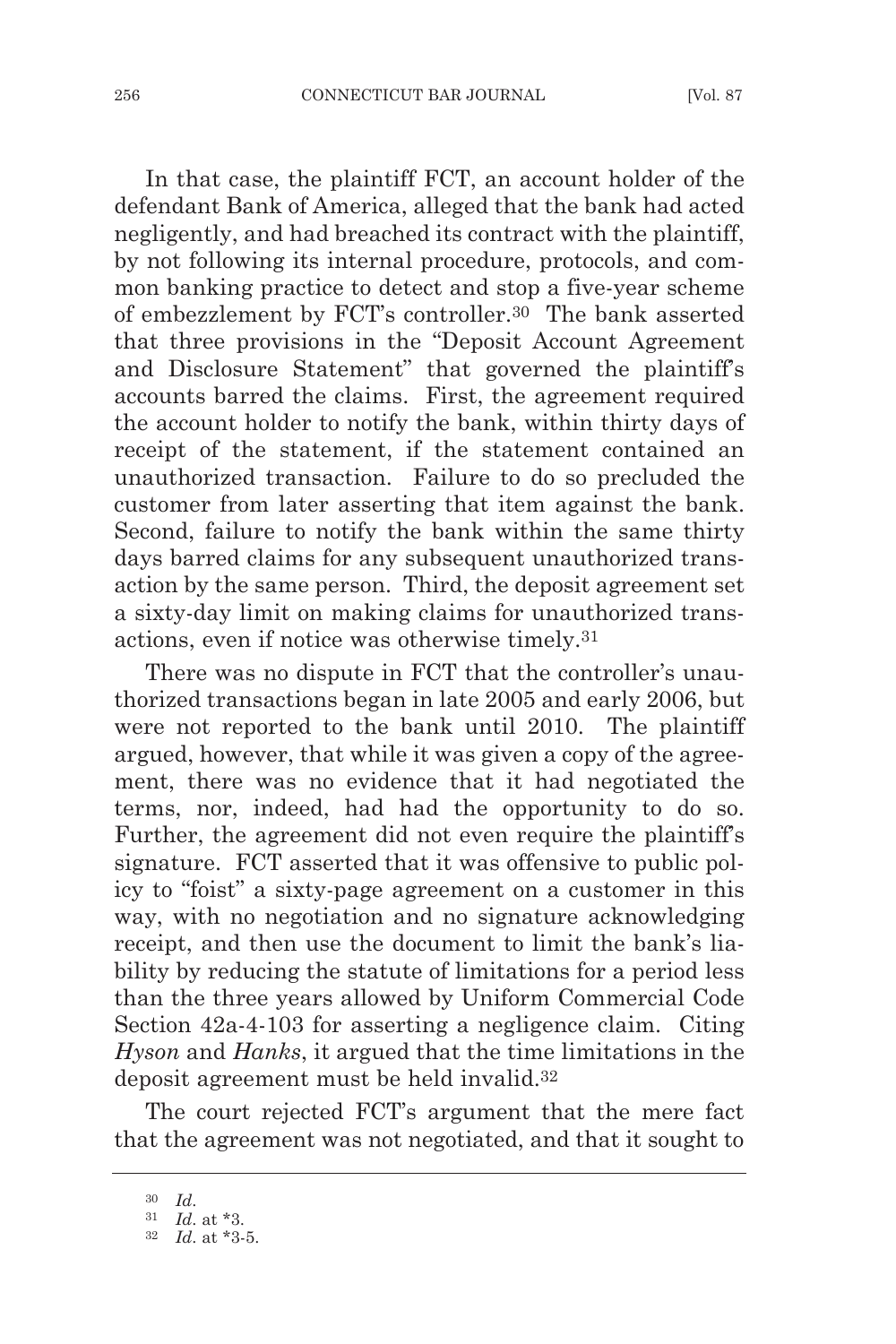limit the bank's liability, rendered it unenforceable. While the court readily found, relying largely on out-of-state precedent, that the unnegotiated agreement was a contract of adhesion, it did not hold that this fact alone affected enforceability. Rather, it concluded that to be unenforceable, the agreement must either be contrary to the reasonable expectations of the adhering party, or be unconscionable.33

The *FCT Electronics* court analyzed only the second of those possibilities, further concluding that to be held unenforceable on grounds of unconscionability, an agreement must be both procedurally unconscionable (meaning it is procured by oppression, surprise, or unequal bargaining power) and substantially unconscionable (meaning it produces overly harsh or one-sided results).34 While it relied on out-of-state caselaw that it characterized as reflecting the conclusions of "[t]he majority of jurisdictions," it noted that "[t]his approach is consistent with Connecticut law … that contracts that violate public policy are unenforceable."35 In the case of a contract of adhesion, procedural unconscionability is present by definition. Substantive unconscionability, however, is present only where the terms also are "so one-sided as to shock the conscience," or produce "an allocation of risks or costs which is overly harsh."36

The *FCT Electronics* court ultimately upheld the agreement at issue there, concluding that *Hyson* and *Hicks* were inapplicable because "the plaintiff and the defendant represent sophisticated business entities…and the nature of the risk allocation between operators of recreational facilities and the general public implicates different public policy than risk allocation between a depositor and a bank."37 While the court noted, quoting from *Hanks* and *Tunkl v. Regents of the University of California*,38 that the "determi-

<sup>33</sup> *Id*. at \*6.

<sup>34</sup> *Id*. at\*6 (citing Van Voorhies v. Land/Home Financial Services, CV-09- 5031713S, 2010 WL 3961297 (Conn. Super. Ct. Sept. 3, 2010)).

<sup>&</sup>lt;sup>35</sup> *Id.* While the case did not expressly reach the question whether the unconscionability and public policy criteria for enforcement are distinct – *see* note 14 above – this comparison suggests a Connecticut court might view them as a single element.

<sup>36</sup> *Id*. 37 *Id*. at \*7.

<sup>38</sup> 60 Cal.2d 92, 98–101, 383 P.2d 441, 32 Cal.Rptr. 33 (1963).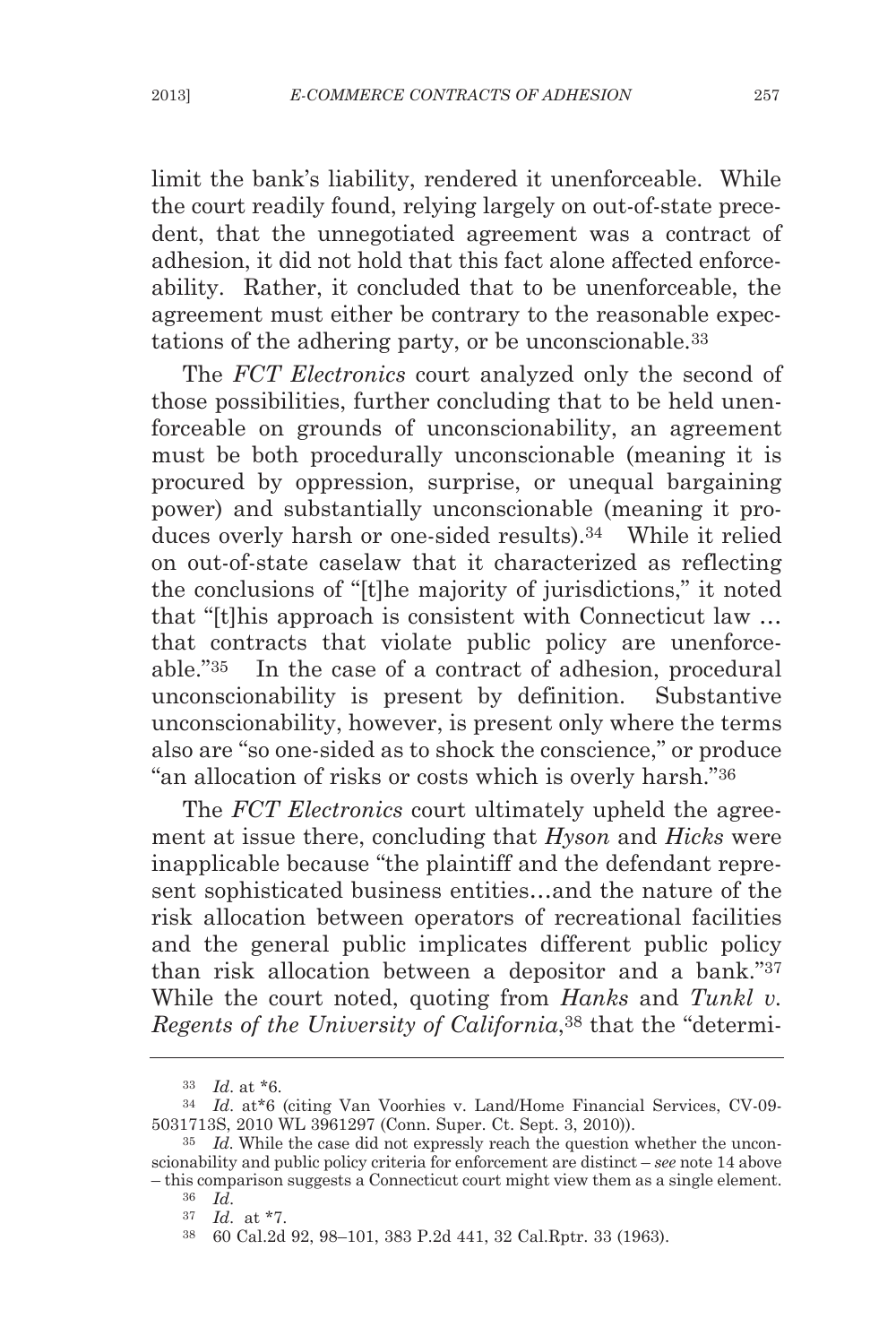nation of what constitutes … public [policy] must be made … against the backdrop of current societal expectations," it provided no further discussion of the first ground upon which it observed that a contract of adhesion could be found unenforceable: that its provisions were contrary to the reasonable expectations of the adhering party.39

So from this limited body of case law, what can we conclude about the likely application of Connecticut law to the sort of e-commerce adhesion problems that have presented themselves in other jurisdictions?

First, *FCT Electronics* has made explicit that adhesion contracts will generally be enforced according to their terms; that is, lack of negotiation is not, in and of itself, an objection to enforceability. That holding, and *FCT Electronic*'s adoption of the "reasonable expectations" standard, suggest that challenges to uniquely electronic forms of assent used to establish contracts of adhesion in the Internet age should be treated similarly under Connecticut law to the challenges to clickwrap and browsewrap contracts in courts of the Second Circuit in *TradeComet.com* and *Fteja*. So long as those forms of assent reasonably communicate that consumers are agreeing to a set of conditions, and give the consumers the opportunity to review the conditions before agreeing, the conditions should be enforceable under adhesion contract limitations, even if the consumers never actually see the consumers.

Second, *FCT Electronic*'s distinction between procedural and substantive unconscionability in adhesion contracts, and its linking of the latter to more general prior Connecticut jurisprudence regarding enforceability on grounds of public policy, suggests by extension that the enforceability of choice of law, choice of forum, and arbitration provisions contained in online adhesion contracts will largely continue to be determined by the same substantive standards of fairness as in the offline world, subject to the "new" requirement, for all contracts, that such provisions can reasonably be expected to appear at all in a given con-

<sup>39</sup> *FCT Electronics,* 2011 4908850, at \*7.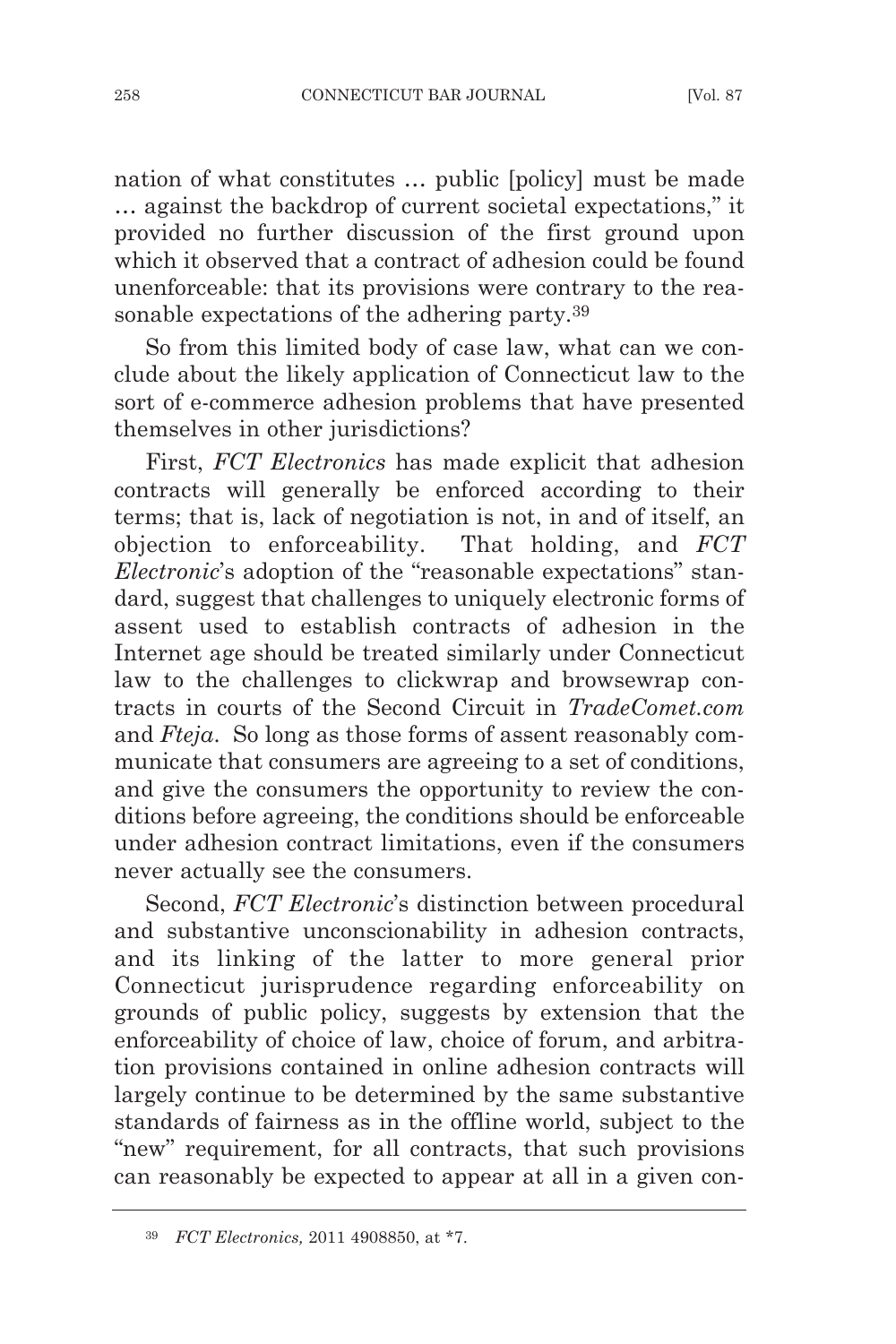text. In the case of arbitration, however, this will be limited by the United States Supreme Court's holding in *Concepcion* that the Federal Arbitration Act preempts certain applications of state law that would otherwise invalidate adhesive arbitration provisions.

Third, the manner in which the "reasonable expectations" of parties to an adhesive e-commerce contract are to be ascertained remains uncertain. Not only did the *FCT Electronics* court not have occasion to elaborate on this most central tenet of the adhesion doctrine, but e-commerce by its nature is constantly creating new situations for which no expectations of a reasonable, objective person previously existed. What reasonable expectations, for example, could those who contracted with Facebook in its startup years be said to have about the privacy of their social network postings? What expectation might early local adopters of the Skype application have about the dispute resolution forum for a telephone service provided not by a utility in Connecticut, or even the United States, but in Estonia?

Finally, the fact that the *FCT Electronics* court discussed substantive unconscionability much more extensively than it discussed reasonable expectations, and its statement that *Hyson* and *Hanks* were inapplicable to the dispute before it, in part because the *FCT Electronics*' parties were "sophisticated business entities," both indicate that distinctions between supposedly sophisticated commercial parties and supposedly naïve individual consumers may remain part of the contract of adhesion deliberations in Connecticut. This is a potential point of departure from majority law in other jurisdictions, which, as *FCT Electronics* itself noted, recognize that the principle that a contract will not be enforced if it is unduly oppressive or unconscionable is "a principle of equity applicable to all contracts generally."40 Whatever the proper place of such considerations in contract law, then, they should be kept methodologically distinct from the effect that a contract's adhesive nature has on its enforceability. Obviously, a disparity in the commercial sophisti-

<sup>40</sup> *Id*. at \*6.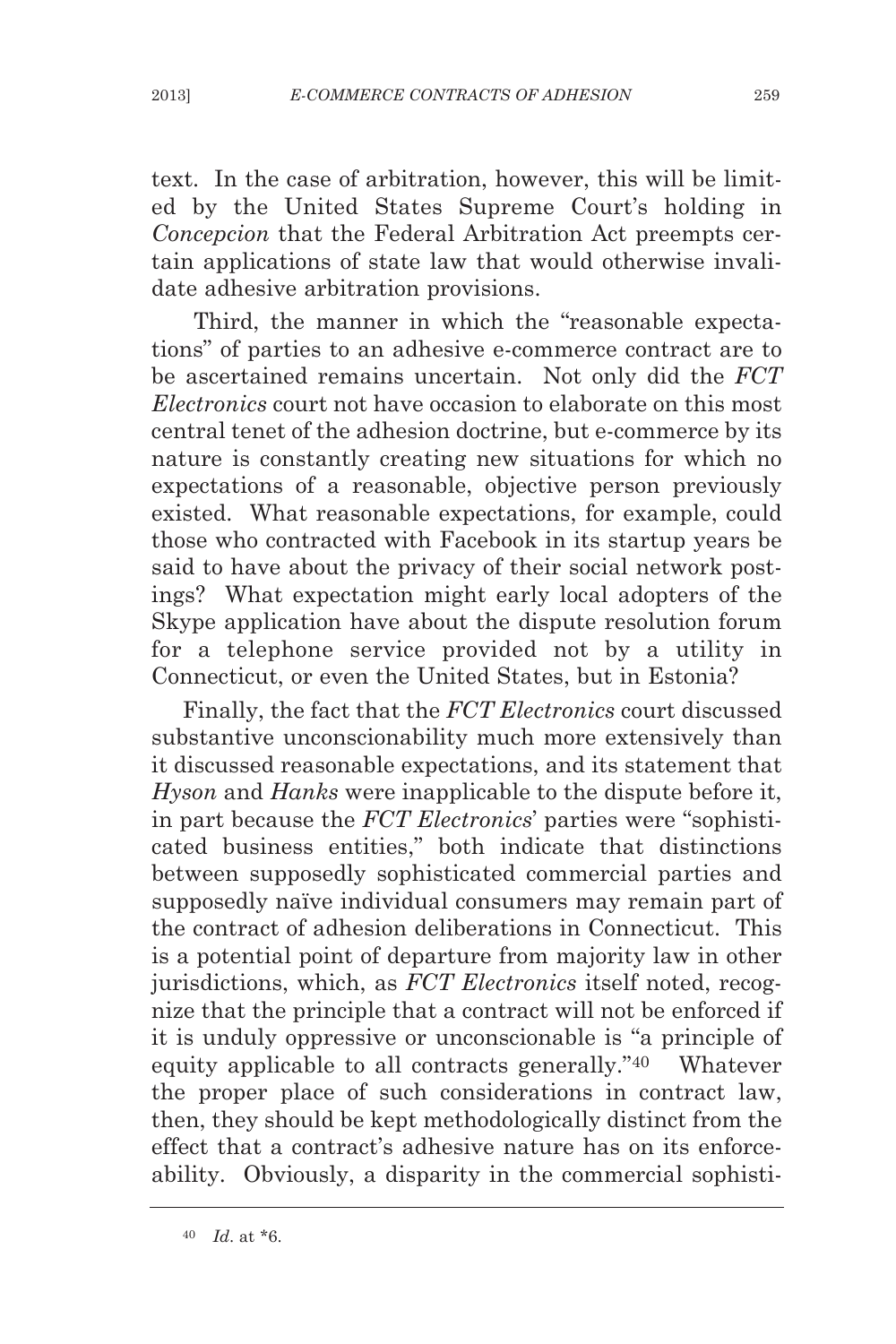cation of the parties to a contract may often coincide with both a disparity in the respective burdens and benefits the contract affords them, and an absence of negotiation of the terms. But such a difference in sophistication does not in itself mean that the contract will go unnegotiated, nor is it the only circumstance in which an unnegotiated contract will arise. Plenty of sophisticated businesses use online banking sites, buy supplies in Internet stores, and market themselves on social media networks on the same unnegotiated terms as individual consumers use those sites. Under the traditional contract of adhesion doctrine, the former are entitled to the same protection of the reasonable expectations limits as are any fellow users, and the latter are not entitled by their status as consumers to any special substantive protection beyond that.

It is inevitable that the expanding e-commerce world will eventually bring more detailed and more varied disputes over online contracts of adhesion to Connecticut courts. By establishing long-delayed general principles of adhesion contracts in this state's law, *FCT Electronics* has provided one of the first and most important anchor points for dealing with those disputes, although significant questions still remain.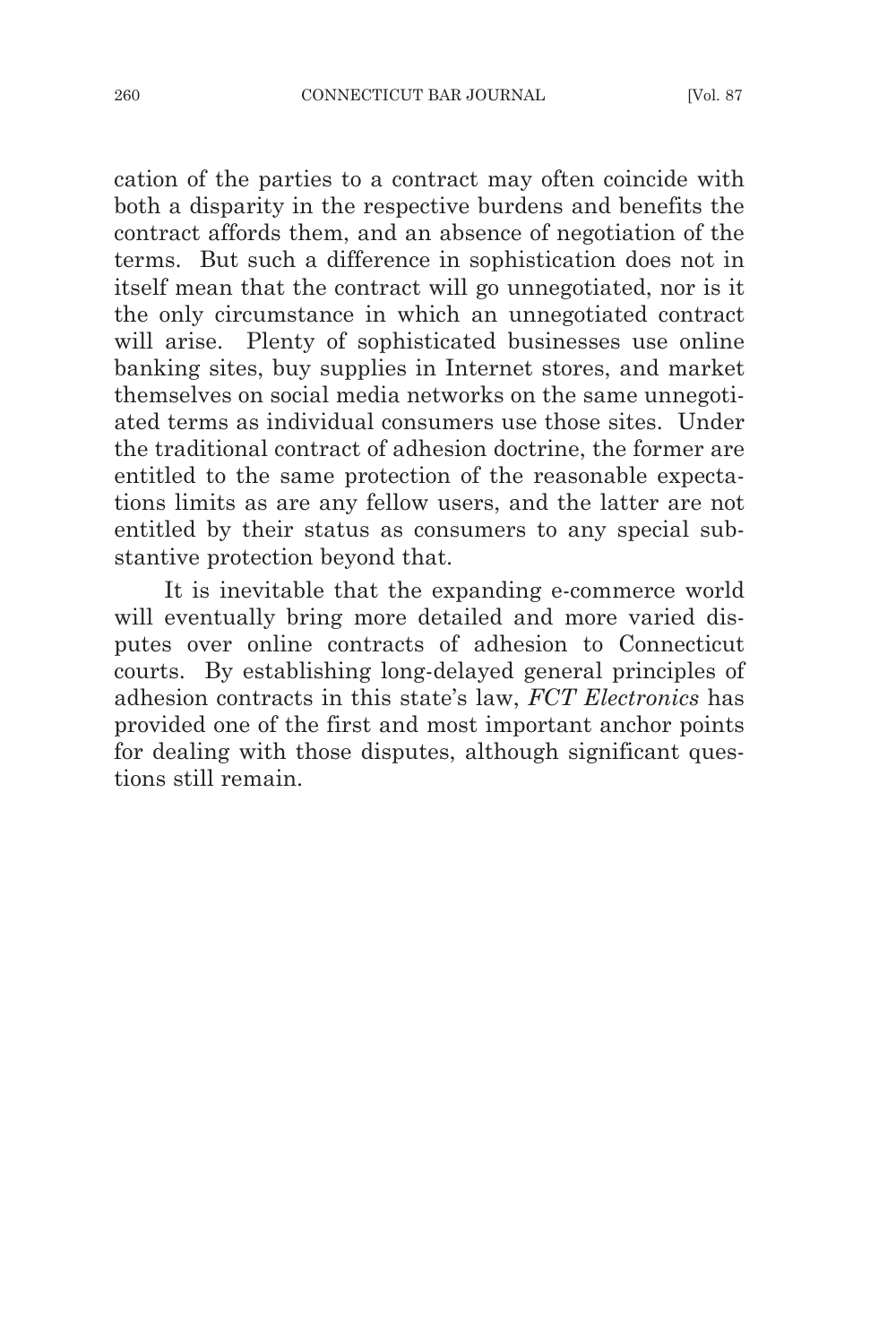# PROBATE COURT RULES OF PROCEDURE: NEW RULES FOR HEARINGS

### BY CARMINE PERRI\*

It was Heraclitus who said that you cannot step in the same river twice. This saying reminds us that change happens and that it is part of life. Since 2008, when Judge Paul Knierim was appointed as the Probate Court Administrator, the Probate Courts have experienced many changes. One recent change is the new *Probate Court Rules of Procedure* (herein "Rules of Procedure") which became effective July 1, 2013. This article will focus on one section of the Rules of Procedure and will highlight some of the issues practitioners may encounter as a result of the new Rules of Procedure.

I. THE PROBATE COURT: A BRIEF HISTORICAL PERSPECTIVE

Separate probate courts came into existence only after probate jurisdiction was first exercised by the General Court and then by the County Courts.1

Unlike the Superior Court, which is a court of general jurisdiction, "[o]ur courts of probate have a limited jurisdiction and can exercise only such powers as are conferred on them by statute."2 The statute regarding rules for probate practice and procedure, which was enacted in 1967, was General Statutes Section 45-4f; General Statutes Section 45-4f was transferred to General Statutes Section 45a-78 in 1991. By virtue of Public Act 13-81, Section 1, General Statutes Section 45a-78 now states:

(a) The Probate Court Administrator shall, from time to time, recommend to the judges of the Supreme Court, for adoption and promulgation pursuant to the provisions of section 51-14, uniform rules of pro-

<sup>\*</sup> Of the Hartford Bar<br>1 RALPH FOLSOM & GA

RALPH FOLSOM & GAYLE WILHELM, PROBATE JURISDICTION AND PROCEDURE IN CONNECTICUT § 2:2 (2nd ed. 2010). As one example, "This power of appointment and control [relating to conservators] remained with the county courts until 1841 and 1843, when it was transferred to the probate courts." Appeal of Johnson, 71 Conn. 590, 596, 42 A. 662 (1899)(citing 1841 P.A. c. 41 and 1843 P.A. cc. 69, 133).

<sup>&</sup>lt;sup>2</sup> Heiser v. Morgan Guar. Trust Co., 150 Conn. 563, 565, 192 A.2d 44 (1963).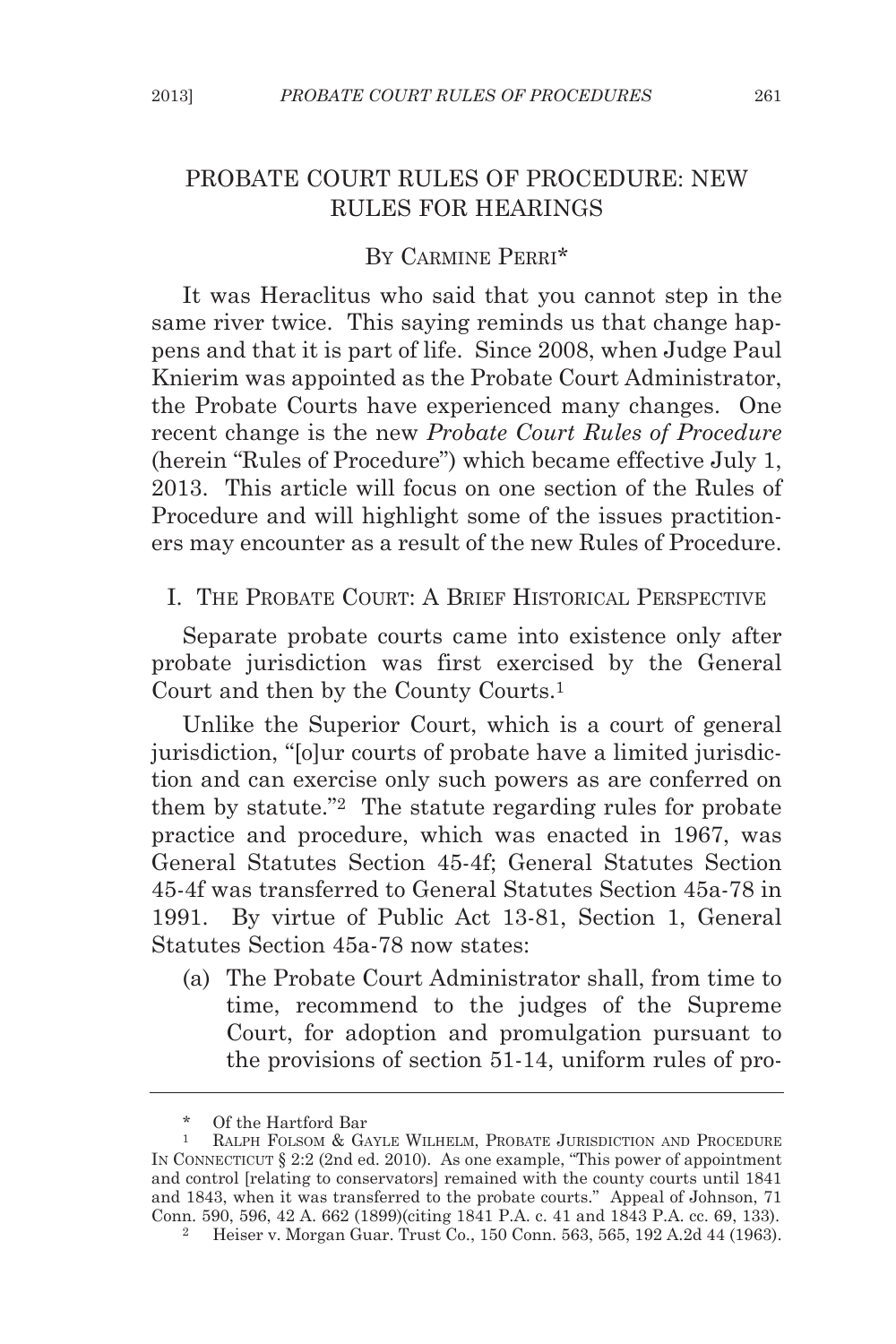cedure in the Probate Courts. Any rules of procedure so adopted and promulgated shall be mandatory upon all Probate Courts. To assist the Probate Court Administrator in formulating such recommendations, the Probate Court Administrator shall meet with the Probate Assembly at least annually, and may meet with members of the bar of this state and with the general public.

(b) The Probate Court Administrator shall, from time to time, publish the rules of procedure for the Probate Courts. The Probate Court Administrator may pay the expenses of publication from the fund established under section 45a-82 and shall sell the book of Probate Court rules of procedure, at a price determined by the Probate Court Administrator. The proceeds from the sales shall be added to and shall become a part of said fund.3

The first edition of the *Connecticut Probate Practice Book* was published in May 1974.4 The 2000 edition of the *Connecticut Probate Practice Book,* as an example, contained the following eight rules for probate court practice and procedure:

- (1) Notice on Application for Probate Proceedings and for Presentation of Claims;
- (2) Probate Bonds;
- (3) Conservators;
- (4) Guardians ad Litem;
- (5) Guardians;
- (6) Accounts;
- (7) Transfers of Contested Petitions for Termination of Parental Rights from Courts of Probate to the Superior Courts; and
- (8) Transfers of Contested Petitions for Removal of Parent as Guardian from Courts of Probate to Superior Court for Juvenile Matters.5

<sup>3</sup> CONN. GEN. STAT. § 45a-78.

<sup>4</sup> *Preface to* PROBATE COURT RULES OF PROCEDURE (2013). 5 FOLSOM & WILHELM, *supra* note 1, § 3:2.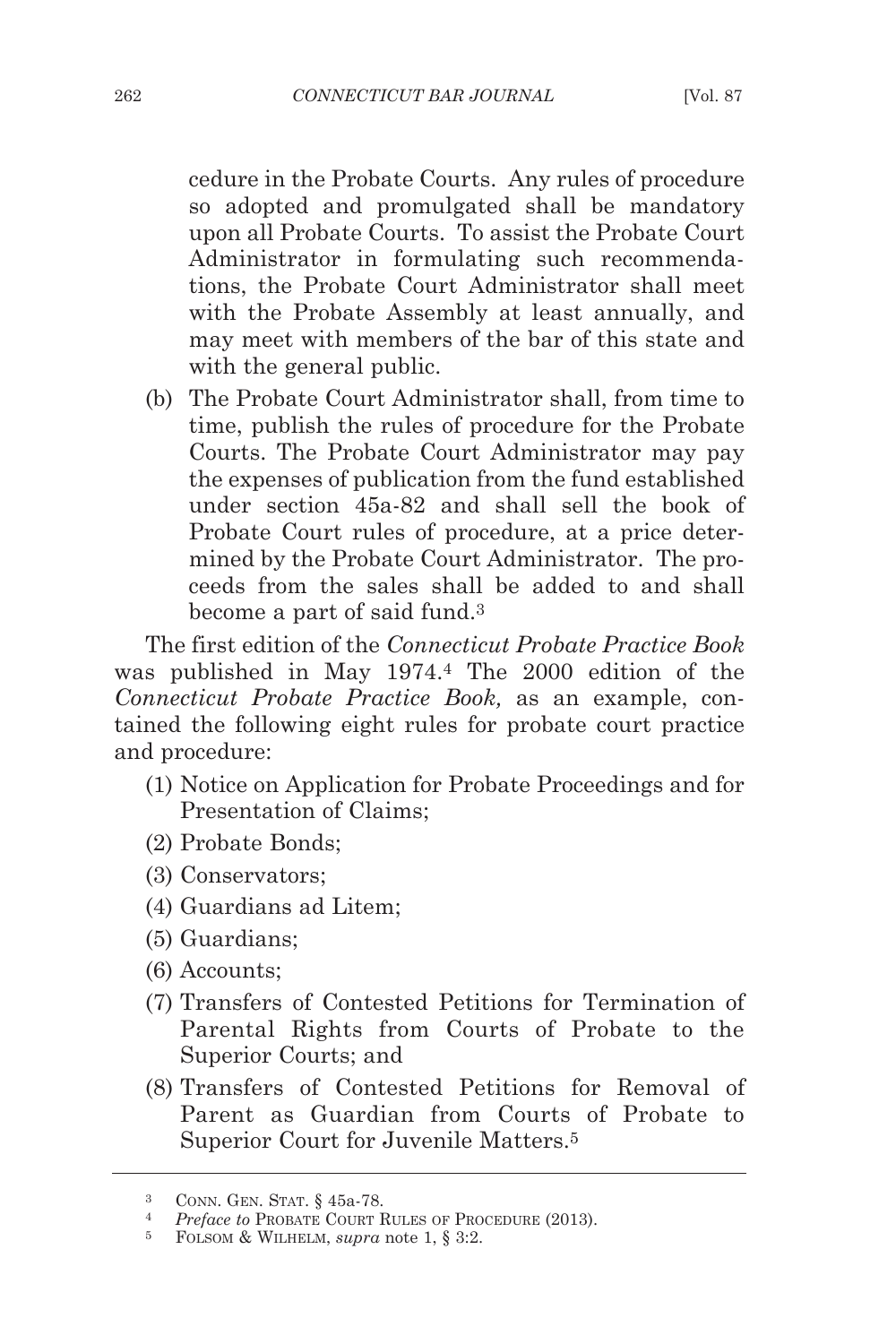As time went on, like that perpetually changing river, day to day questions that attorneys, judges, and clerks confronted were left unanswered by the *Connecticut Probate Practice Book,* which had not been comprehensively rewritten since May 1974. Additionally, practitioners who handled matters in more than one probate court called for a more uniform application of rules, especially regarding discovery and contested hearings.

Faced with a challenge, Judge Knierim, pursuant to General Statutes Section 45a-78, seized the opportunity, convened a Probate Court Rules Advisory Committee, and sought to comprehensively rewrite the Rules of Procedure.<sup>6</sup>

## II. THE NEW RULES FOR HEARINGS

It was not that long ago that some probate courts, and the procedure employed within them, resembled a family meeting during dinner as opposed to a court of law.

In *Prince v. Sheffield,*<sup>7</sup> the Court, again not that long ago, stated, "[t]he procedure in our probate courts is informal, strict rules of evidence are seldom followed, many of the probate judges are laymen, and no transcript or other record of any testimony presented is available."8 The Probate Courts have made much progress since the Court's statements in 1969.

With the promulgation of the Rules of Procedure, the Rules have been transformed from eight rules to fifty rules divided into the following four categories: (I) General Provisions, (II) Rules for All Case Types, (III) Rules for Specific Case Types, and (IV) Rules for Hearings.

The following four sub-sections of this article will focus on specific Rules for Hearings.

#### A. *Conferences Before the Court*

The Rules of Procedure provide for two types of conferences before the court, status conferences, pursuant to Rules of Procedure Section 60.1, and hearing management

<sup>6</sup> This writer is a member of the Probate Court Rules Advisory Committee and was assigned to the sub-committee that focuses on the Rules for Hearings. 7 158 Conn. 286, 259 A.2d 621 (1969).

<sup>8</sup> *Id*. at 293.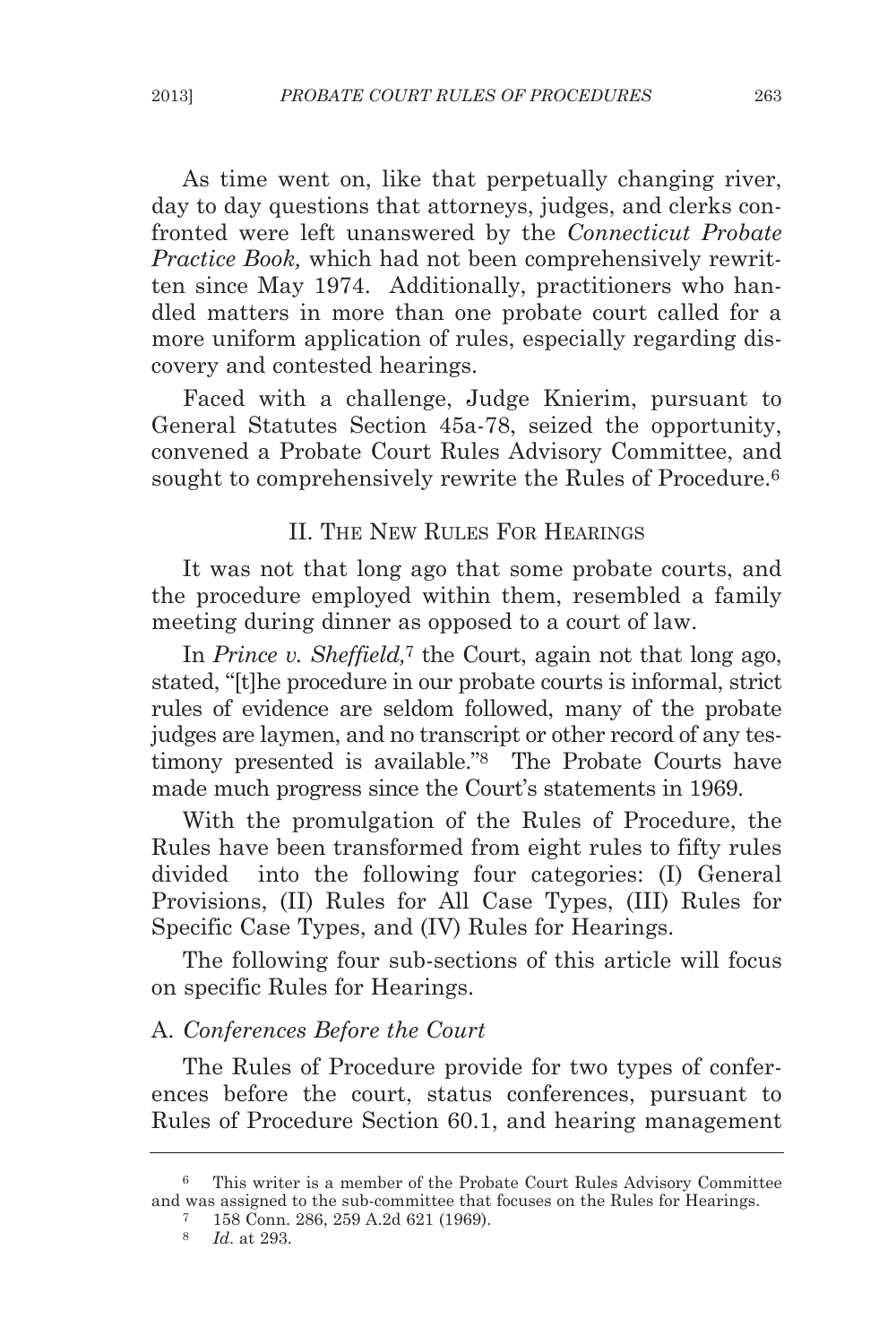conferences, pursuant to Rules of Procedure Section 60.2. Whether a matter is contested determines which conference will be conducted. A contested matter is one where facts are in dispute.

Rules of Procedure Section 60.1 permits either the court or a party to request a status conference in an uncontested matter to address any issue that facilitates the progress of the matter. A status conference can be convened, as one example, when a fiduciary has not reported to the court for a period of time; during the status conference, the court can set a deadline for the filing of a final accounting or financial report. Absent an exception provided in Rule of Procedure 69, the court shall not decide any issues of law or fact during or at the conclusion of the status conference.

A hearing management conference, pursuant to Rules of Procedure Section 60.2, facilitates the movement of the matter towards trial. The hearing management conference will be conducted much like a trial management conference is conducted in the Superior Court; not coincidentally, Rules of Procedure Section 60.2 resembles Superior Court Trial Management Orders.9 Of particular note, which is discussed in greater detail in the next sub-section, during the hearing management conference, pursuant to Rules of Procedure Section 61.1(a), a party shall obtain permission from the court to conduct discovery for all matters except the taking of depositions, which is specifically provided in General Statutes Section 52-148a.

Given the depth and breadth of issues covered in the hearing management conference, counsel is cautioned to be prepared for a substantive discussion of the matter since Rules of Procedure Section 60.2(b) permits the court, at the conclusion of the conference, to issue an order concerning any of the issues addressed in the conference. Although

<sup>9</sup> The Superior Court Trial Management Orders, which also outline a list of issues to be addressed before the start of evidence, are found on the Judicial Branch Website. *See* Superior Court Standing Orders, Civil Jury Trial Management Order, http://www.jud.ct.gov/external/super/StandOrders/Civil/ TMC\_Order\_Jury.pdf ; Superior Court Standing Orders, Civil Court Trial Management Order, http://www.jud.ct.gov/external/super/StandOrders/Civil/ TMC\_Order\_Court.pdf.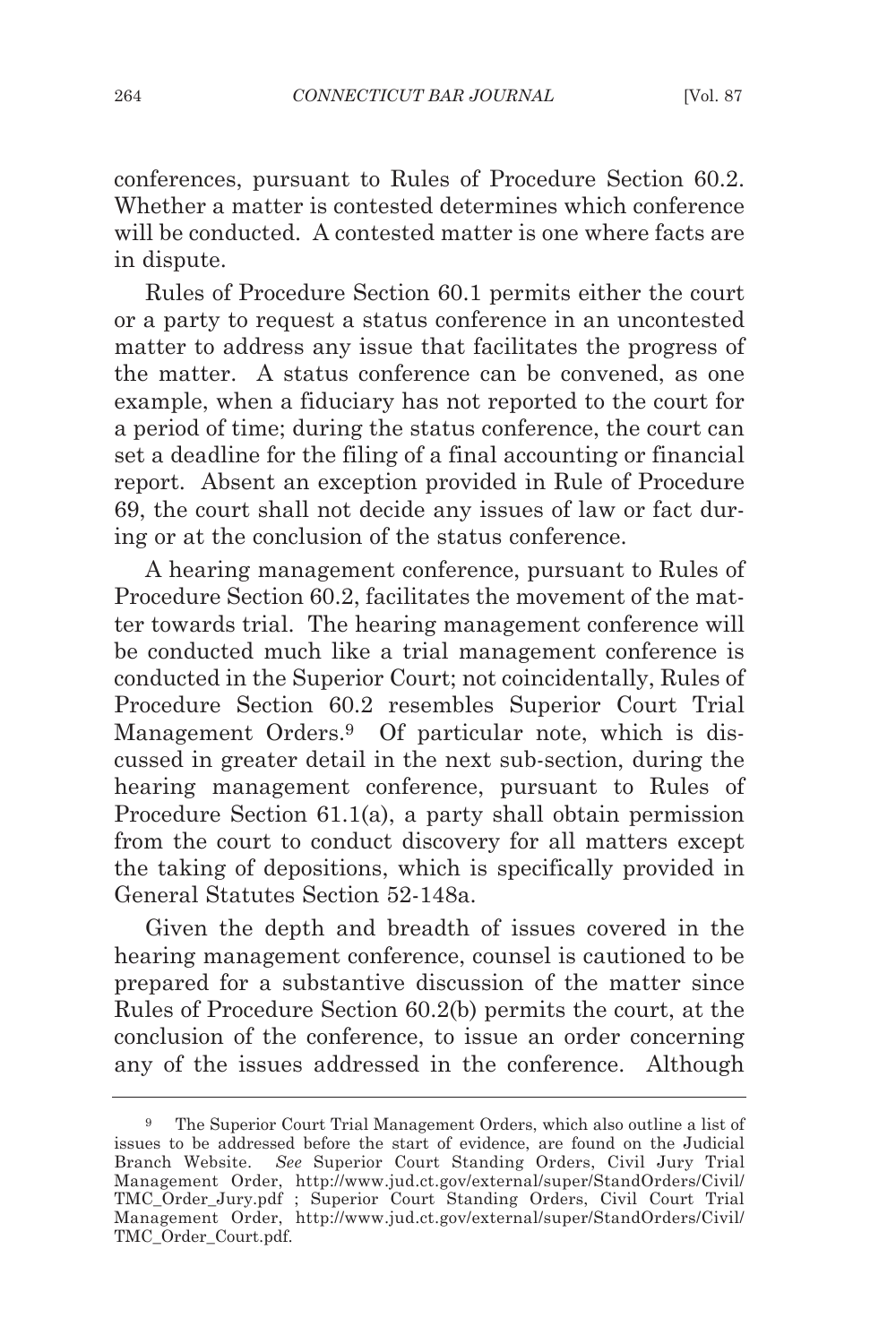counsel can, at least conceivably, request a second hearing management conference sometime after the first hearing management conference, the court may not grant the request for a second conference (and the client may not be pleased to incur the expense of an additional conference).

### B*. Discovery in Contested Matters*

As stated above, absent the taking of a deposition pursuant to General Statutes Section 52-148a, a party must obtain permission from the court before seeking discovery from another party. For those practitioners that also practice in the Superior Court, this rule is clearly a deviation from how discovery is conducted in Superior Court. Rules of Procedure Section 61.2(a) requires a party to submit a summary to the court in support of the party's request for permission to conduct discovery. Provided the court gives a party permission to conduct discovery, Rules of Procedure Section 61.1 permits the issuance of interrogatories, requests for production, and requests for admission. The standard the court applies when determining whether to grant a party's permission to conduct discovery is "if it finds that the requested discovery appears reasonably calculated to lead to admissible evidence and would not be unduly burdensome or expensive."10 It is unclear what a court would determine to be unduly burdensome and/or expensive so counsel may want to preemptively address both issues in the summary requesting permission from the court, pursuant to Rules of Procedure Section 61.2(a).

"The test of what is material for the purpose of discovery is broader than the test of materiality for admissibility at trial."11 Since the discovery standard in Rules of Procedure Section 61.2(b) is modeled after the discovery standard applied in the Superior Court, specifically Practice Book Section 13-2, it is advisable to consult the annotated version of Practice Book Section 13-2 prior to any arguments on the scope of discovery.

<sup>10</sup> PROBATE COURT RULES OF PROCEDURE § 61.2(b).

<sup>11</sup> WESLEY HORTON & KIMBERLY KNOX SUPERIOR COURT CIVIL RULES 635 (2011-2012 ed.) (Citing Sanderson v. Steve Snyder Enterprises, Inc., 196 Conn. 134, 139, 491 A.2d 389 (1985)).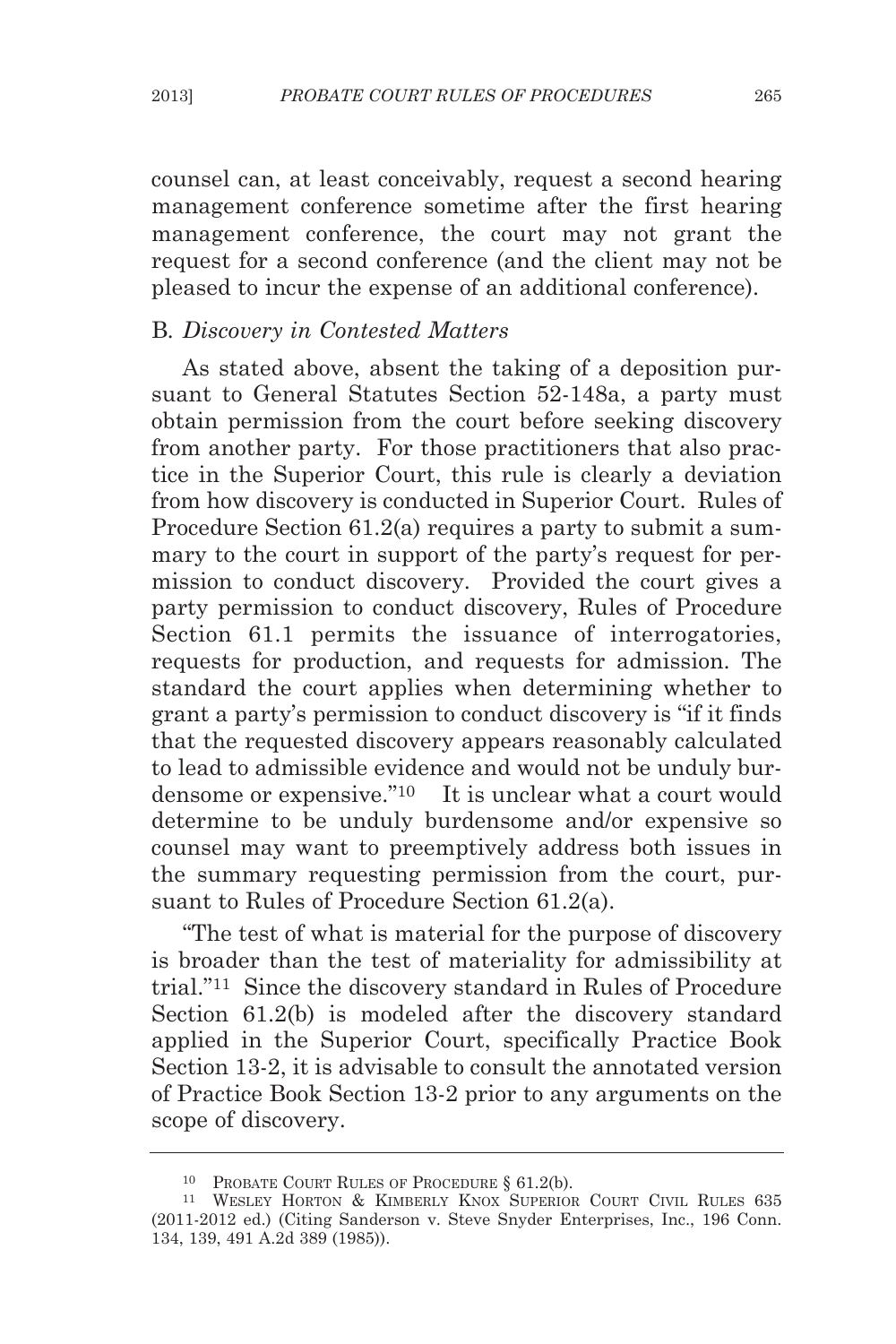Additionally, unlike in the Superior Court, a party may not issue more than twenty-five interrogatories unless otherwise permitted.12 During the hearing management conference, however, a party may request permission to issue additional interrogatories.

For the parties responding to discovery, Rules of Procedure Section 61.7 addresses the manner in which a party shall proceed; this Section closely resembles Practice Book Section 13-7.

From a practical standpoint, counsel should be aware that Rules of Procedure Section 61.1 and Rules of Procedure Section 61.2 open the door for the possibility of two discovery conferences on the same issue: the first conference when a party seeks permission from the court and the second conference after permission is granted and after the opposing party files objections pursuant to Rules of Procedure Section 61.9.

As to Rules of Procedure Section 61.9, subsections (a) and (b) specifically set forth the requirements for objecting and the time-frame in which a party must file an objection.

Finally, Rules of Procedure Section 61.9(e) lists specific orders the court may enter after finding one or more of the grounds for objection enumerated in Rules of Procedure Sections 61.9(d)(1)-(4).

#### C*. Evidence in Contested Matters*

Code of Evidence Section 1-1(b) states, in pertinent part, "The Code applies to all proceedings in the superior court in which facts are in dispute are found . . . . " Since the Probate Court is not the Superior Court, the Code of Evidence does not apply. Prior to July 1, 2013, however, the rules of evidence was applied to civil commitments, pursuant to General Statutes Section 17a-498, and involuntary conservatorships, pursuant to General Statutes Section 45a-650.

Since July 1, 2013, pursuant to Rules of Procedure Section 62.1, the rules of evidence now apply in all Probate Court hearings in which facts are in dispute.14 Although

<sup>12</sup> PROBATE COURT RULES OF PROCEDURE § 61.4.

<sup>13</sup> CODE OF EVIDENCE § 1-1.

<sup>14</sup> PROBATE COURT RULES OF PROCEDURE § 62.1.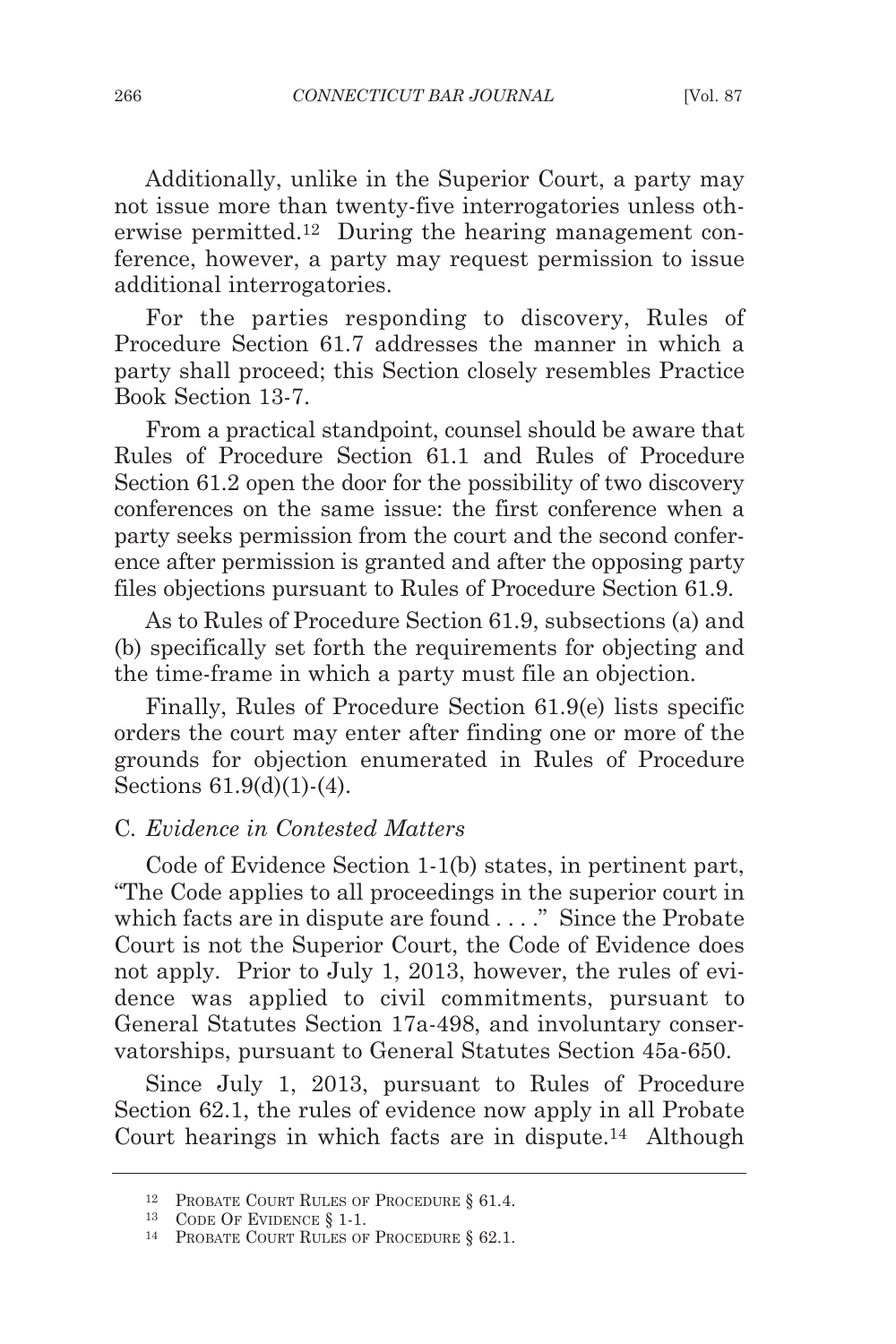Rules of Procedure Section 62.1 only has two sentences, it is a rule that requires the utmost attention and review. Rules of Procedure Section 62.1 states the following: "The rules of evidence apply in all hearings in which facts are in dispute. The court may apply the rules of evidence liberally if strict adherence will cause injustice, provided the application is consistent with law and the due process rights of the parties are protected."15

Arguably, Rules of Procedure Section 62.1 could have had the same impact and effect if it included the first sentence only; the Code of Evidence Section 1-2(a), states:

The purposes of the Code are to adopt Connecticut case law regarding rules of evidence as rules of court and to promote the growth and development of the law of evidence through interpretation of the Code and through judicial rulemaking *to the end that the truth may be ascertained and proceedings justly determined.*16

Although, in this writer's opinion, the second sentence of Rules of Procedure 62.1 is superfluous, it is not inconsistent with the purposes of the Code as provided in Code of Evidence Section 1-2.

Despite Rules of Procedure Section 62.1's consistency with the purposes of the Code of Evidence, it is unclear how, or under what circumstances, judges will exercise their discretion pursuant to the second sentence. It is undisputed that Probate Court judges have the difficult task of balancing the mission of the Probate Courts, "to provide an accessible and approachable forum in which those cases can be resolved quickly, economically and equitably,"17 while also applying the Rules of Procedure. Additionally, what makes a judge's role more difficult is that oftentimes it is a *pro se* litigant who is arguing a position before the court. The following two quotes, taken from two different Appellate Court opinions, should prove helpful in assisting the court:

It is the established policy of the Connecticut courts to be solicitous of pro se litigants and when it does not interfere

<sup>&</sup>lt;sup>15</sup> PROBATE COURT RULES OF PROCEDURE § 62.1.<br><sup>16</sup> CODE OF EVIDENCE § 1-2(a)(emphasis added).

<sup>&</sup>lt;sup>17</sup> Preface to PROBATE COURT RULES OF PROCEDURE (2013).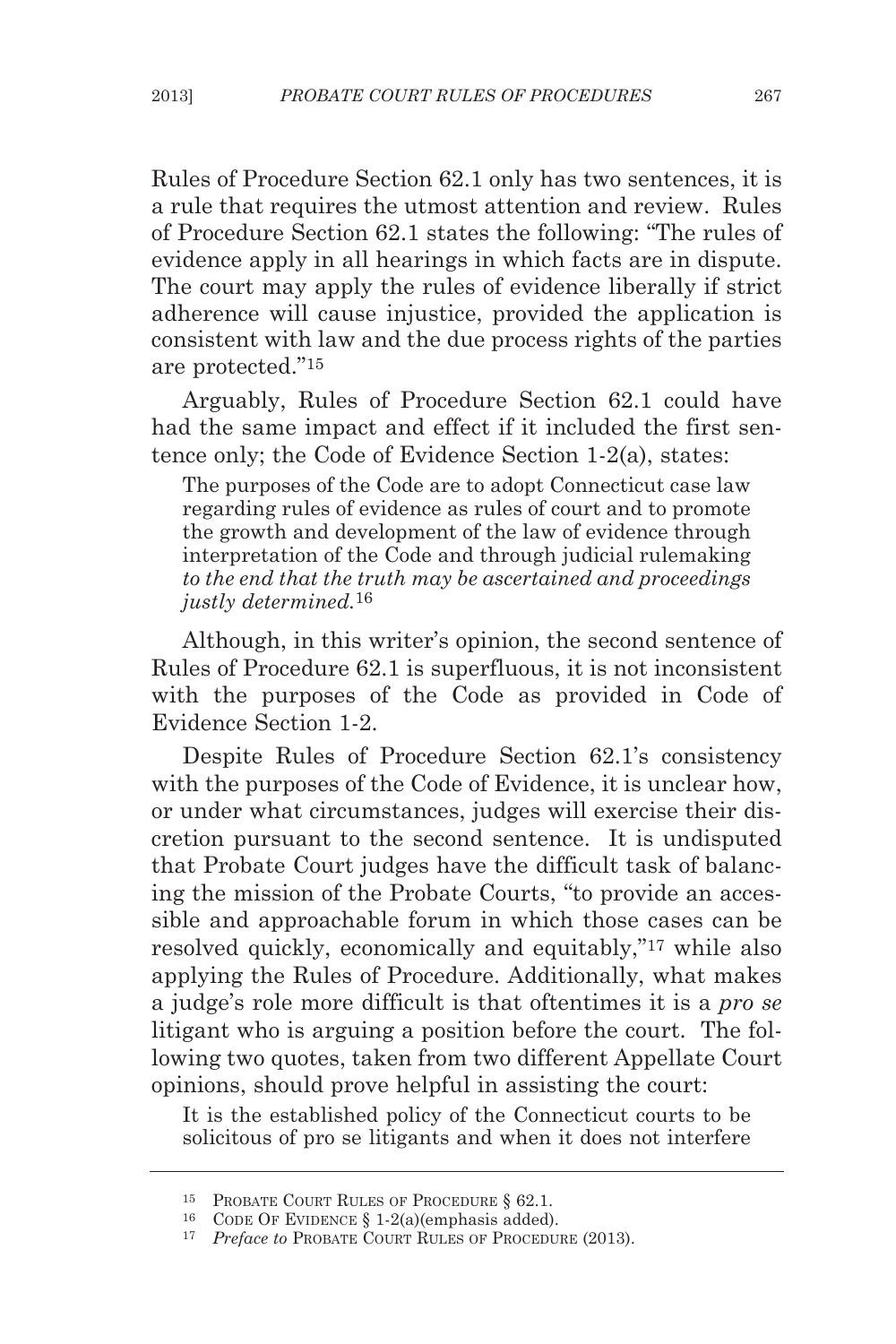with the rights of other parties to construe the rules of practice liberally in favor of the pro se party.18

While a judge trying a case in which one party is acting pro se must be careful, as always, to preserve the fairness of the trial, the adversary system is not suspended, and the judge cannot become the adviser or tactician for the pro se party.19

When confronting an evidentiary issue, whether it is presented to the court by a pro se litigant or not, this writer's interpretation is that the second sentence of Rules of Procedure 62.1 is not an exception to the first sentence but is rather a notification to court users that the purposes of the Code of Evidence, as provided in Code of Evidence Section 1-2, shall be followed.

#### D*. Enforcement*

Rule of Procedure 71 includes seven different sections on enforcement. The majority of Rule of Procedure 71 addresses contempt of court. Contempt is defined in Rules of Procedure Section 71.3 as "[a]n individual misbehaving or disobeying an order of a judge during a hearing or conference  $\dots$  ."<sup>20</sup> Contempt is divided into the following three sections: (1) summary criminal contempt,  $21$  (2) non-summary criminal contempt,22 and (3) civil contempt.23

Contempt is an inherent power in all courts, including the Probate Courts. General Statutes Section 51-33 states the following: "Any court. . . may punish by fine and imprisonment any person who in its presence behaves contemptuously or in a disorderly manner; but no court or family support magistrate may impose a greater fine than one hundred dollars or a longer term of imprisonment than six months or both."<sup>24</sup> General Statutes Section 51-33a states the following:

<sup>18</sup> Vanguard Engineering, Inc. v. Anderson, 83 Conn. App. 62, 65, 848 A.2d 545 (2004)(internal quotation marks and citations omitted).

<sup>19</sup> McGuire v. McGuire, 102 Conn. App. 79, 85, 924 A.2d 886 (2007)(internal quotation marks and citations omitted).

<sup>20</sup> PROBATE COURT RULES OF PROCEDURE § 71.3.

<sup>21</sup> PROBATE COURT RULES OF PROCEDURE § 71.5.

<sup>22</sup> PROBATE COURT RULES OF PROCEDURE § 71.6.

<sup>&</sup>lt;sup>23</sup> PROBATE COURT RULES OF PROCEDURE  $\S 71.7$ .<br><sup>24</sup> CONN. GEN. STAT.  $\S 51-33$ .